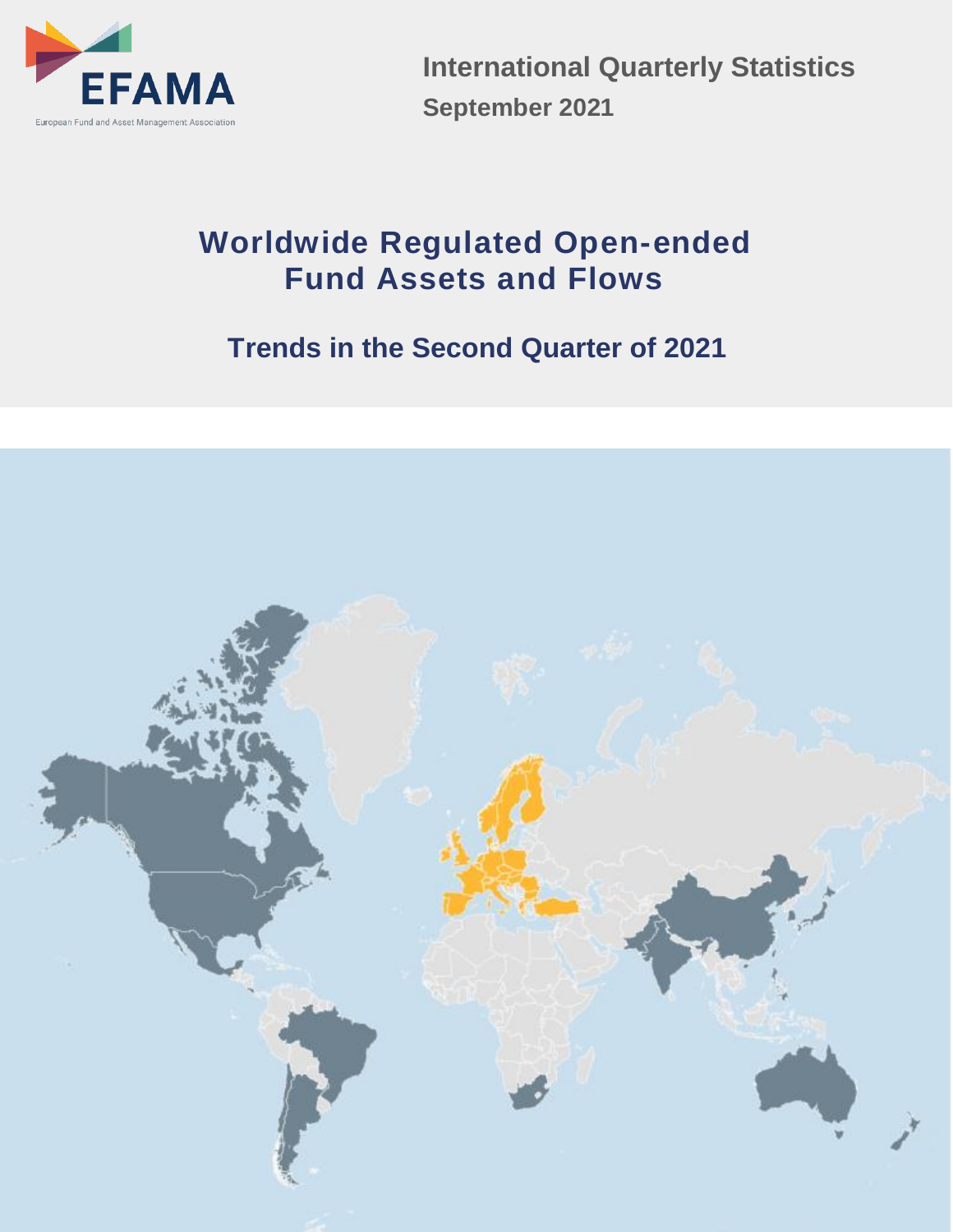Brussels, September 23, 2021 **–** Worldwide regulated open-ended fund assets increased by 4.7 percent to EUR 62.2 trillion in Q2 2021. <sup>1</sup> Worldwide net cash flow to all funds amounted to EUR 739 billion, compared to EUR 1,026 billion in Q1 2021.





<sup>1</sup> The information presented in this report was compiled by EFAMA and the Investment Company Institute (ICI) on behalf of the International Investment Funds Association (IIFA), the organization of national investment fund associations. Statistics from 46 countries are included in this report. All data presented in this report include funds of funds, exchange-traded funds and institutional funds.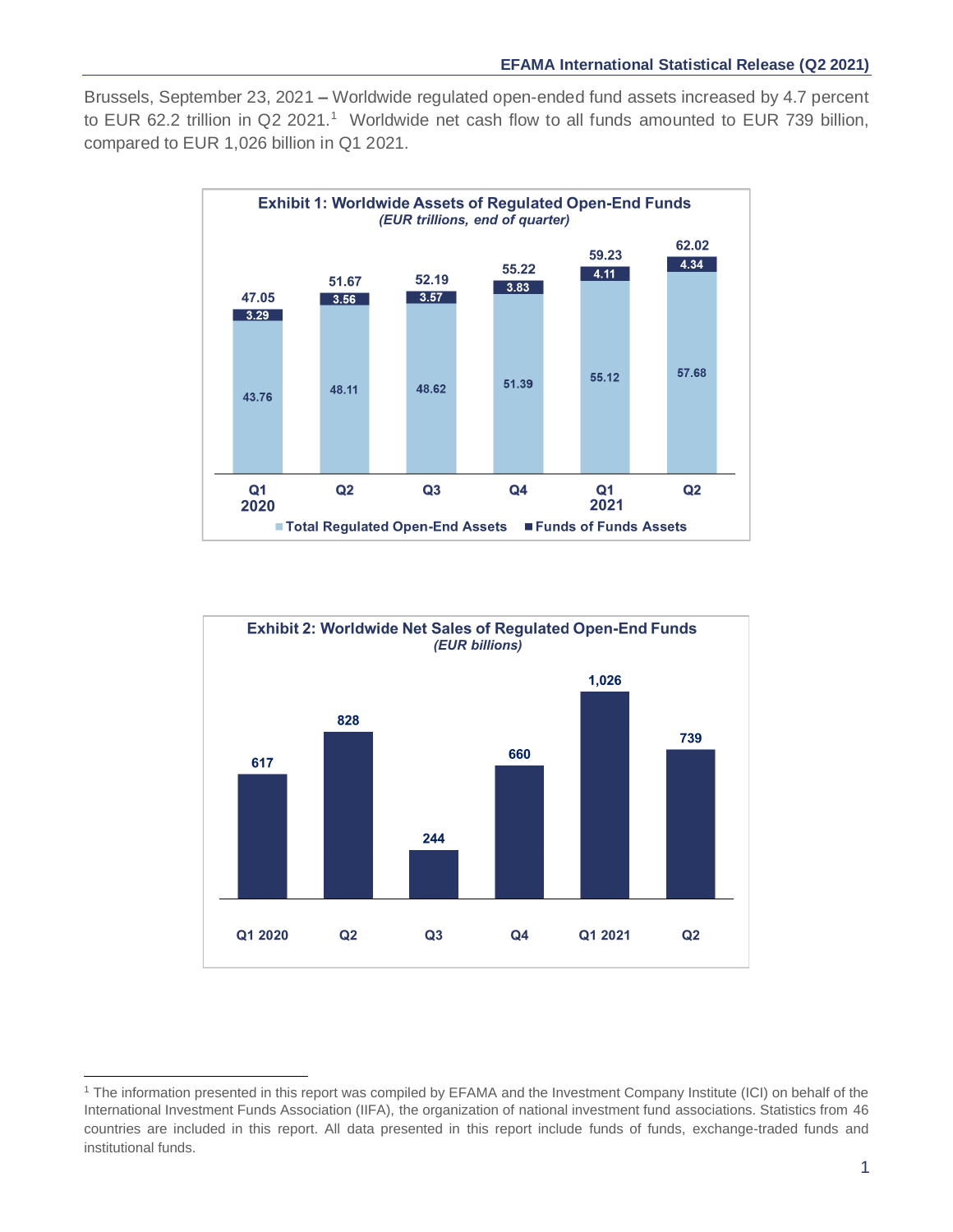Measured in U.S. dollars, worldwide investment fund net assets increased to USD 73.7 trillion at the end of Q2 2021. This represented an increase of 6.2 percent. The following two graphs compare the net asset growth in the seven largest countries/regions.



## **Exhibit 4: Geographical Trends in Net Assets by Type of Fund, 2021:Q2**  *(EUR billions, end of quarter)*

|                             | <b>USA</b> | <b>Europe</b> | <b>Australia</b> | <b>Brazil</b> | <b>Canada</b> | Japan   | <b>China</b> |
|-----------------------------|------------|---------------|------------------|---------------|---------------|---------|--------------|
| <b>Equity</b>               | 16,628     | 6,632         | 952              | 192           | 622           | 1,864   | 294          |
| % chg in EUR <sup>(1)</sup> | 17.9%      | 18.8%         | 9.7%             | 25.7%         | 24.6%         | 4.7%    | 14.3%        |
| % chg in loc. cur. $(2)$    | 6.1%       | 18.8%         | 3.5%             | 2.9%          | 8.6%          | 5.5%    | $-0.7%$      |
| <b>Bond</b>                 | 5,602      | 4,332         | 76               | 759           | 253           | 42      | 383          |
| % chg in EUR <sup>(1)</sup> | 9.7%       | 2.7%          | 2.1%             | 9.2%          | 12.1%         | $-2.1%$ | 12.5%        |
| % chg in loc. cur. $(2)$    | 1.6%       | 2.7%          | 0.2%             | 0.1%          | 2.1%          | 0.1%    | $-0.7%$      |
| <b>Money Market</b>         | 3,815      | 1,435         | 218              | 96            | 23            | 105     | 1,208        |
| % chg in EUR <sup>(1)</sup> | 8.0%       | $-4.6%$       | $-4.3%$          | 28.0%         | $-14.9%$      | $-2.5%$ | 20.2%        |
| % chg in loc. cur. $(2)$    | 3.8%       | $-4.6%$       | $-1.7%$          | 14.2%         | $-11.8%$      | 4.3%    | 13.1%        |
| <b>Multi-Asset</b>          | 3,821      | 4,116         | --               | 512           | 1,110         | --      | 732          |
| % chg in EUR <sup>(1)</sup> | 12.4%      | 7.8%          |                  | 21.9%         | 17.2%         |         | 34.4%        |
| % chg in loc. cur. (2)      | 3.5%       | 7.8%          | --               | 5.8%          | 4.4%          | --      | 13.6%        |
| Other <sup>(3)</sup>        | 122        | 3,349         | 923              | 154           | 20            | 19      | 23           |
| % chg in EUR (1)            | $-0.4%$    | 8.7%          | 10.4%            | 30.5%         | $-26.0%$      | 1.2%    | 44.6%        |
| % chg in loc. cur. $(2)$    | $-11.6%$   | 8.7%          | 3.9%             | 6.5%          | $-41.7%$      | 5.1%    | 19.9%        |

(1) 2021:Q2 compared to 2021:Q1.

(2) 2021:Q2 compared to 2021:Q1, using the euro as the local currency for Europe.

(3) Including guaranteed/protected funds and real estate funds.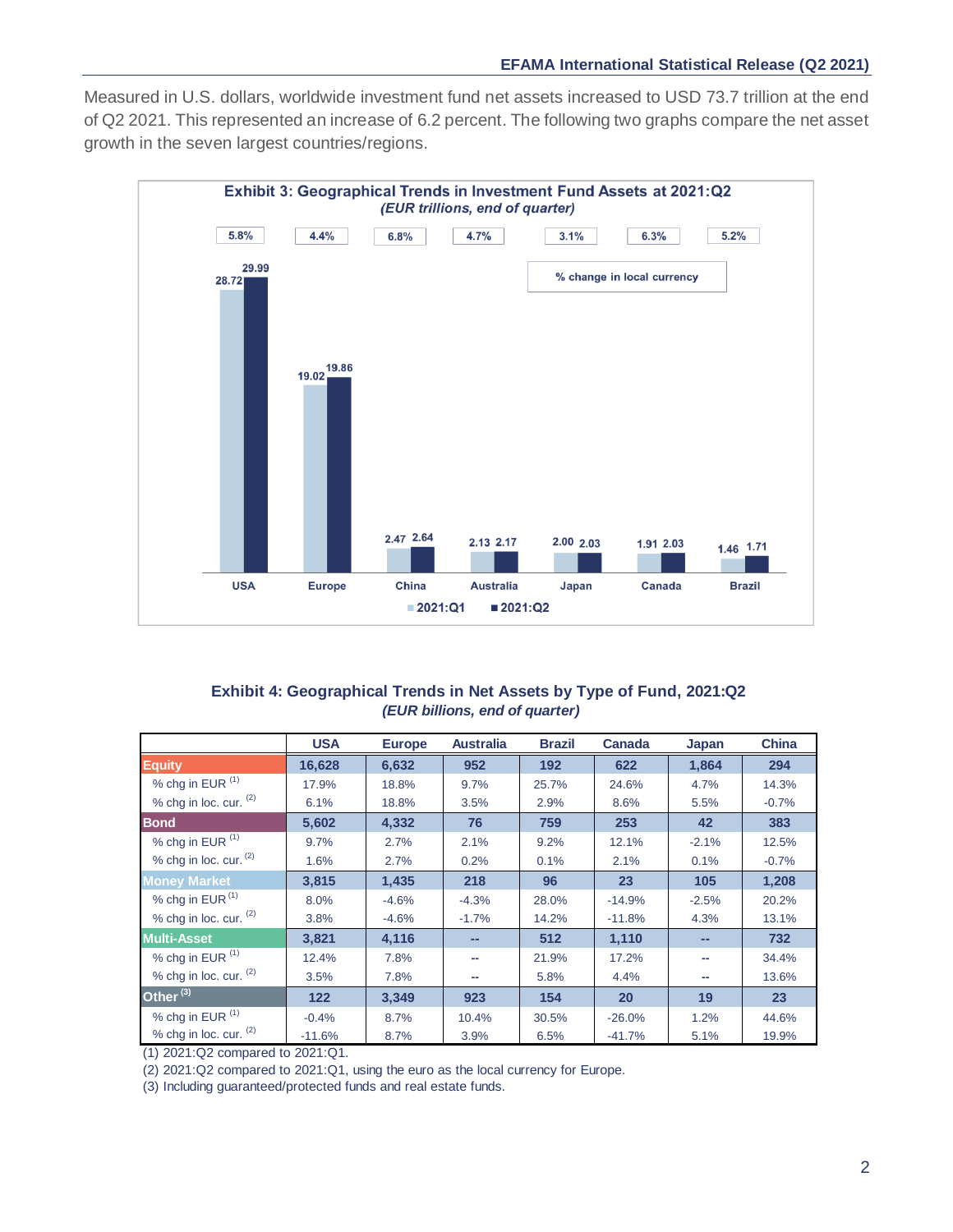## **EFAMA International Statistical Release (Q2 2021)**

On a euro-denominated basis, worldwide equity fund assets increased by 6.4 percent to 27.5 trillion at the end of Q2 2021. Bond fund assets increased by 3.4 percent to EUR 11.7 trillion. Multi-asset funds increased by 5.4 percent to EUR 10.6 trillion. Money market funds declined by 0.3 percent to end the quarter at EUR 7.2 trillion.

|                                   |                |                | 2020           |                |                | 2021           |  |  |  |
|-----------------------------------|----------------|----------------|----------------|----------------|----------------|----------------|--|--|--|
|                                   | Q <sub>1</sub> | Q <sub>2</sub> | Q <sub>3</sub> | Q <sub>4</sub> | Q <sub>1</sub> | Q <sub>2</sub> |  |  |  |
| <b>All Funds</b>                  | 47.0           | 51.7           | 52.2           | 55.2           | 59.2           | 62.0           |  |  |  |
| <b>Long Term</b>                  | 40.0           | 44.4           | 45.3           | 48.4           | 52.0           | 54.8           |  |  |  |
| Equity                            | 17.8           | 20.7           | 21.3           | 23.5           | 25.8           | 27.5           |  |  |  |
| <b>Bond</b>                       | 10.2           | 10.7           | 10.8           | 11.0           | 11.4           | 11.7           |  |  |  |
| <b>Multi-Asset</b>                | 7.9            | 8.6            | 8.8            | 9.4            | 10.0           | 10.6           |  |  |  |
| <b>Real Estate</b>                | 1.0            | 1.0            | 1.0            | 1.1            | 1.1            | 1.1            |  |  |  |
| Other <sup>(1)</sup>              | 3.1            | 3.3            | 3.3            | 3.5            | 3.7            | 3.9            |  |  |  |
| <b>Money Market</b>               | 7.0            | 7.3            | 6.9            | 6.8            | 7.2            | 7.2            |  |  |  |
| <b>Memo Items Included Above:</b> |                |                |                |                |                |                |  |  |  |
| <b>ETFs</b>                       | 4.7            | 5.4            | 5.7            | 6.3            | 7.1            | 7.6            |  |  |  |
| Institutional                     | 4.2            | 4.4            | 4.5            | 4.6            | 4.7            | 4.9            |  |  |  |

## **Exhibit 5: Net Assets of Worldwide Regulated Open-End Funds** *(EUR trillions)*

(1) Including guaranteed/protected funds.

At the end of Q2 2021, 44.3 percent of worldwide regulated open-ended fund net assets were held in equity funds. The share of bond funds amounted to 18.9 percent and the asset share of multi-asset funds was 17 percent. Money market fund assets represented 11.6 percent of the worldwide total.



Note: "Other" including guaranteed/protected funds.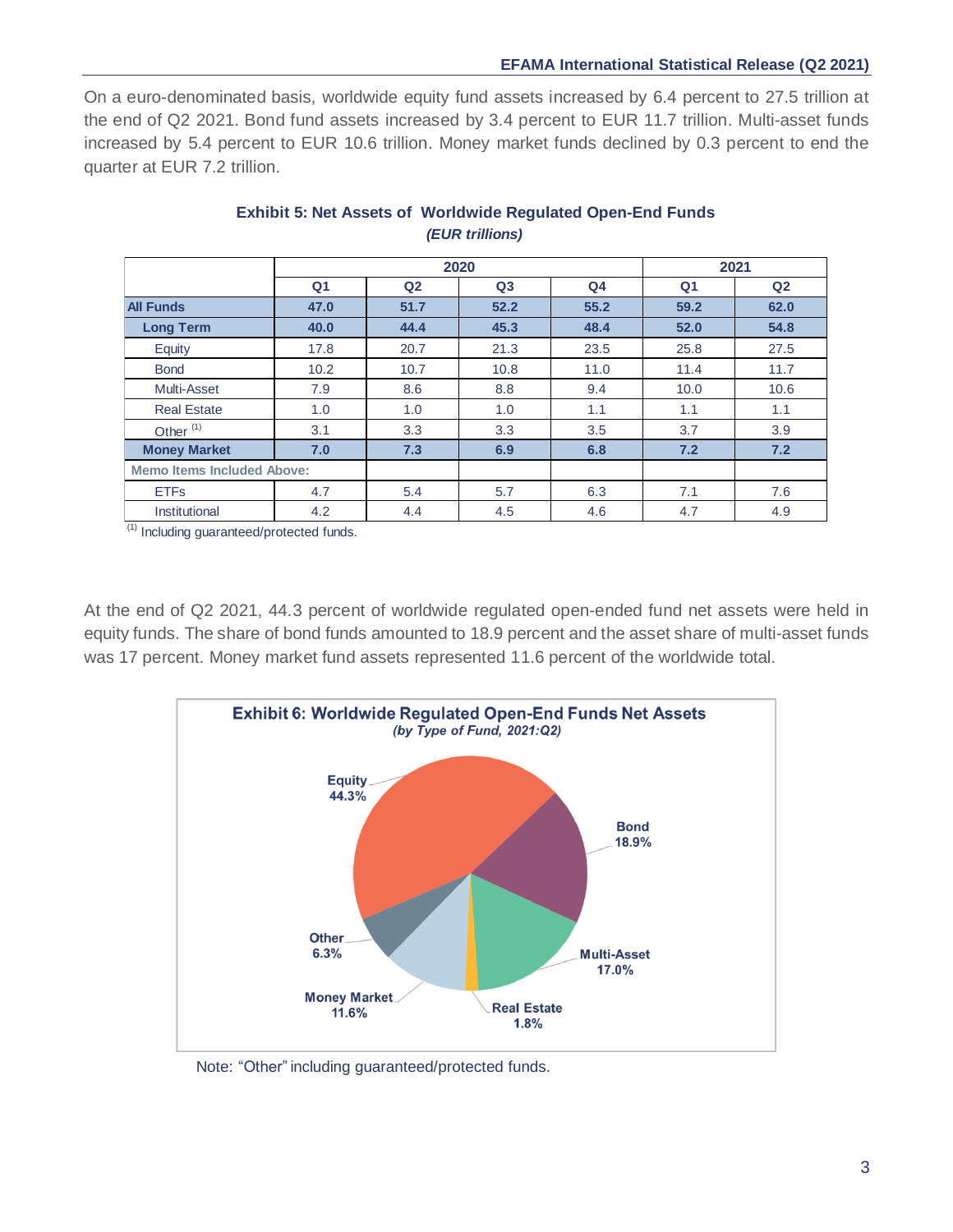Looking at the worldwide distribution of investment fund net assets at end Q2 2021, the United States and Europe held the largest shares in the world market, with 48.3 percent and 32 percent, respectively. China (4.3%), Australia (3.5%), Japan (3.3%), Canada (3.3%), Brazil (2.8%), Rep. of Korea (1%), India (0.6%) and South Africa (0.3%) follow in this ranking.



Overall, five European countries ranked among the top ten largest fund domiciles in the world: Luxembourg (with 8.8 percent of worldwide investment fund assets), Ireland (5.9%), Germany (4.2%), France (3.4%), and the United Kingdom (3.3%).

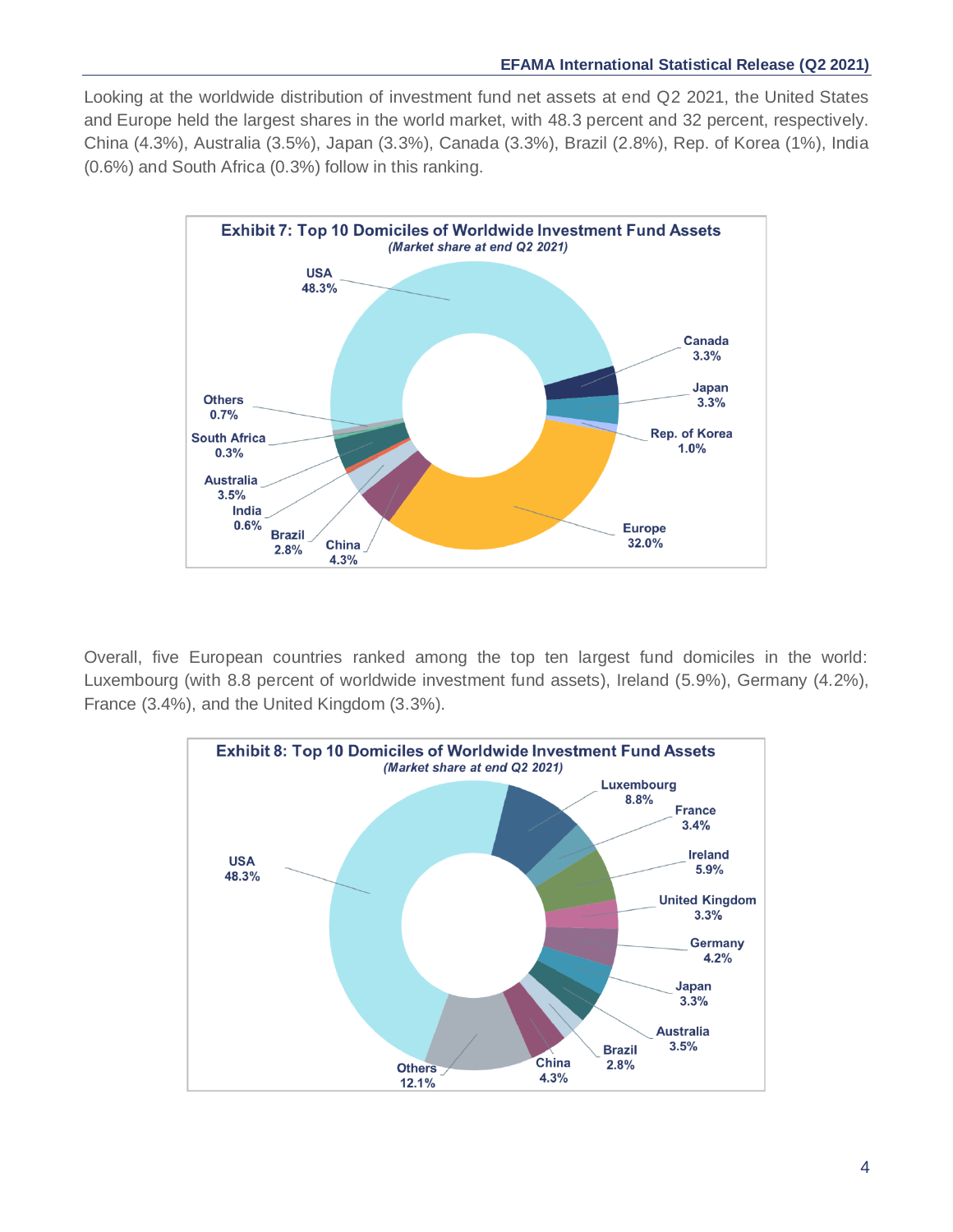## **EFAMA International Statistical Release (Q2 2021)**

Net sales of worldwide regulated open-ended funds decreased to EUR 739 billion in Q2 2021, from EUR 1,026 EUR billion in Q1 2021. Long-term funds recorded net inflows of EUR 673 billion, compared to EUR 807 billion in Q1 2021. Globally, equity funds recorded net inflows of EUR 222 billion, compared to EUR 293 billion in Q1 2021. Bond funds registered net inflows of EUR 253 billion, down from EUR 265 billion in Q1 2021. Multi-asset funds worldwide decreased from EUR 189 billion in Q1 2021 to EUR 119 billion in Q2 2021. Net sales of money market funds declined to EUR 65 billion, compared to EUR 218 billion in Q1 2021.



### **Exhibit 10: Net Sales of Worldwide Regulated Open-End Funds** *(EUR billions)*

|                                   |                |                | 2020           |                | 2021           |                |
|-----------------------------------|----------------|----------------|----------------|----------------|----------------|----------------|
|                                   | Q <sub>1</sub> | Q <sub>2</sub> | Q <sub>3</sub> | Q <sub>4</sub> | Q <sub>1</sub> | Q <sub>2</sub> |
| <b>All Funds</b>                  | 617            | 828            | 244            | 660            | 1,026          | 739            |
| <b>Long Term</b>                  | $-213$         | 387            | 411            | 584            | 807            | 673            |
| Equity                            | $-15$          | 3              | $-24$          | 168            | 293            | 222            |
| <b>Bond</b>                       | $-207$         | 280            | 279            | 275            | 265            | 253            |
| Multi-Asset                       | $-39$          | 42             | 99             | 122            | 189            | 119            |
| <b>Real Estate</b>                | 14             | 11             | 9              | 12             | 8              | 10             |
| Other <sup>(1)</sup>              | 35             | 51             | 47             | 8              | 52             | 69             |
| <b>Money Market</b>               | 829            | 441            | $-167$         | 75             | 218            | 65             |
| <b>Memo Items Included Above:</b> |                |                |                |                |                |                |
| <b>ETFs</b>                       | 113            | 155            | 156            | 214            | 297            | 1,032          |
| Institutional                     | 48             | 20             | 47             | 63             | 90             | 516            |

Note: Net sales are calculated by subtracting redemptions from the sum of new sales, reinvested dividends and net exchanges. Components may not sum to total due to rounding or unclassified funds.

(1) Including guaranteed/protected funds.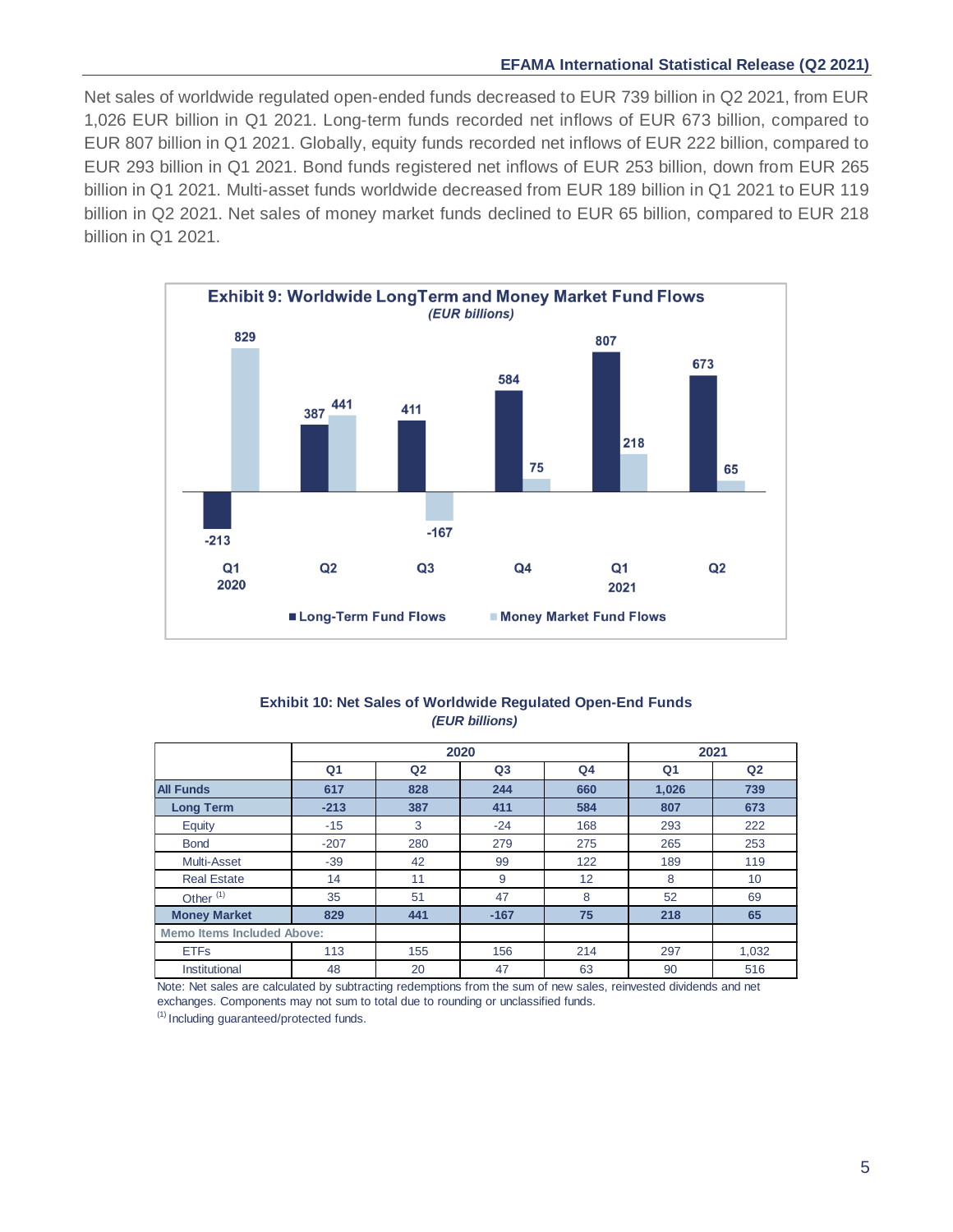Net sales of regulated open-ended funds amounted to EUR 237 billion in Europe, mainly driven by net inflows in Luxembourg (EUR 100 billion), Ireland (EUR 83 billion) and Germany (EUR 29 billion).

The United States recorded net inflows of EUR 290 billion in Q2 2021, mainly due to the strong net inflows into bond funds (EUR 167 billion). The Asia-Pacific region<sup>2</sup> recorded net inflows of EUR 137 billion (of which EUR 74 billion in China, EUR 29 billion in Japan and EUR 16 billion in Korea). The Americas<sup>3</sup> recorded net inflows of EUR 74 billion (of which EUR 50 billion in Canada and EUR 25 billion in Brazil).

With the exception of Europe, where net sales increased, all regions experienced a decrease in net sales compared to Q1 2021.



In Europe, long-term funds recorded net inflows of EUR 251 billion, compared to EUR 278 billion in Q1 2021. Net sales of equity funds amounted to EUR 94 billion, compared to EUR 133 billion in Q1 2021. Bond funds recorded net inflows of EUR 40 billion, down from EUR 54 billion in Q1 2021. Multi-asset funds registered net inflows of EUR 67 billion, an increase compared to EUR 38 billion in Q1 2021.

European money market funds recorded net outflows of EUR 14 billion, compared to net outflows of EUR 80 billion in Q1 2021.

In the United States, long-term open-ended funds recorded net inflows of EUR 259 billion, down from EUR 309 billion in Q1 2021. Equity funds recorded net inflows of EUR 77 billion, compared to EUR 96 billion in Q1 2021. Net sales of bond funds decreased from EUR 199 billion in Q1 2021 to EUR 167 billion in Q2 2021. Multi-asset funds registered net inflows of EUR 11 billion, compared to EUR 17 billion in Q1 2021.

<sup>&</sup>lt;sup>2</sup> The Asia-Pacific region covers the following IIFA member countries: Australia, China, Chinese Taipei (Taiwan) India, Japan, Korea, New Zealand, Pakistan and the Philippines.

<sup>3</sup> The Americas covers the following IIFA member countries: Argentina, Brazil, Canada, Chile, Costa Rica and Mexico. South-Africa is added to this group of countries. Data for the United States is shown separately.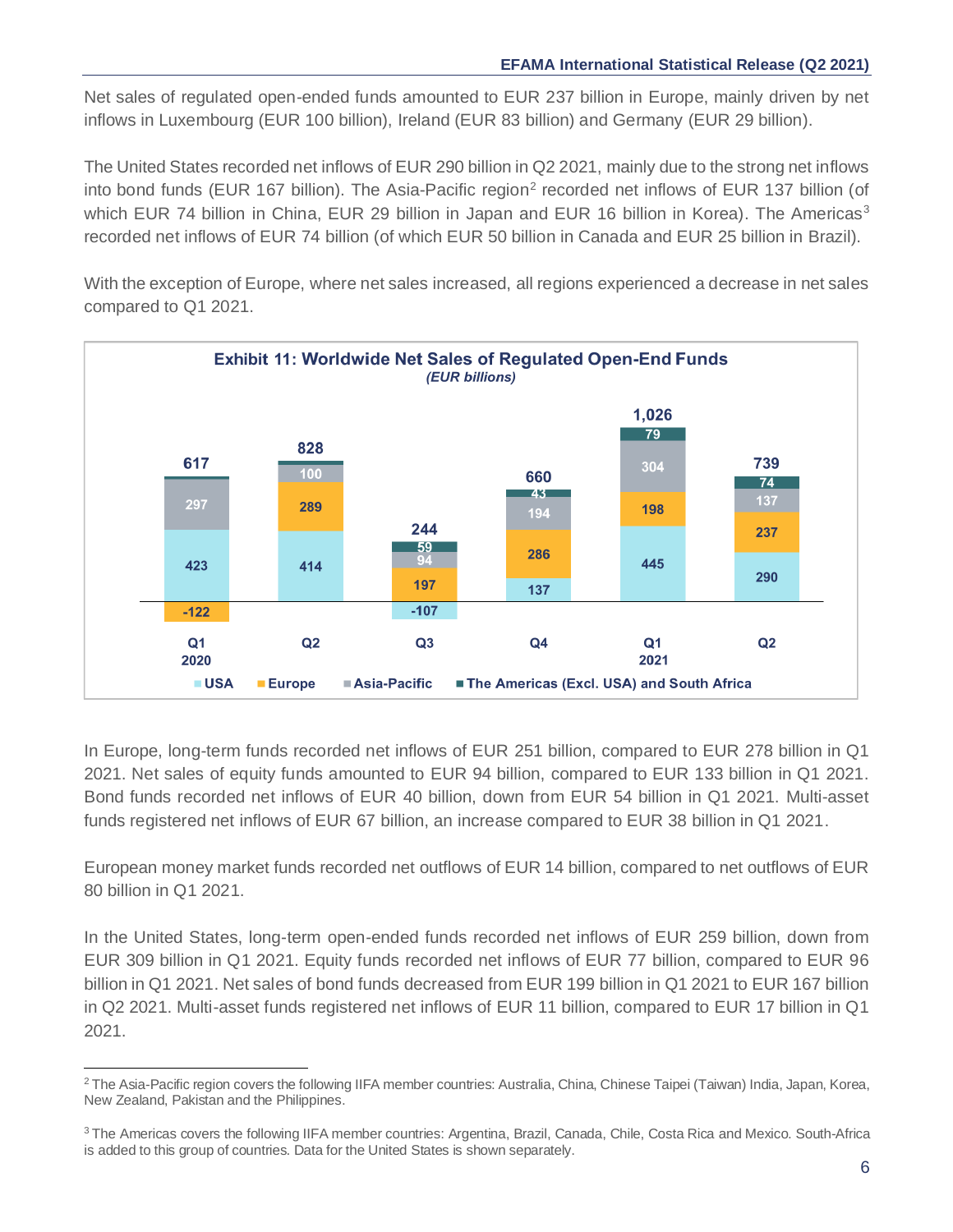Money market funds in the United States recorded net inflows of EUR 31 billion, down from the net inflows of EUR 136 billion in Q1 2021.



Note: "Other" including guaranteed/protected funds and real estate funds.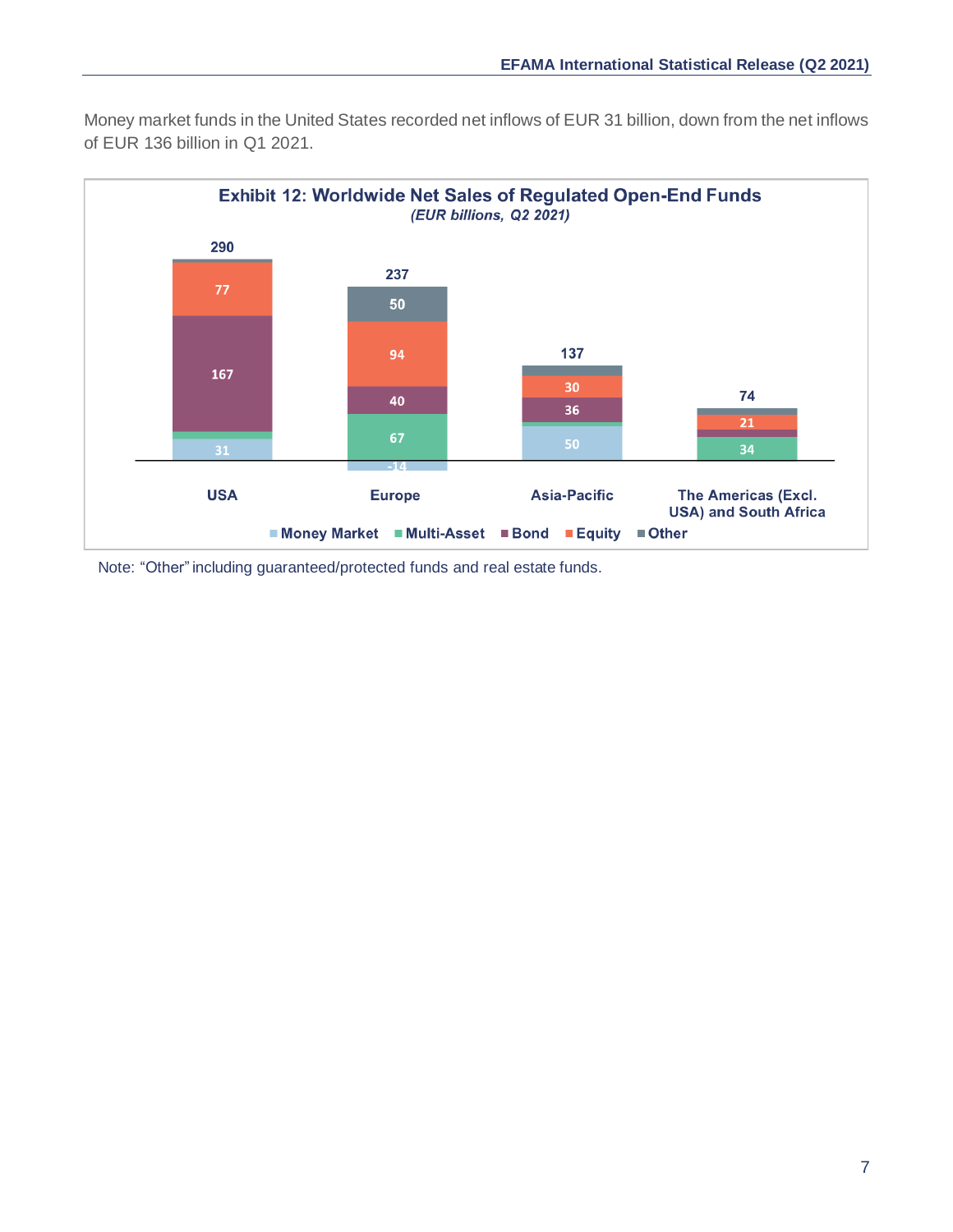# **Worldwide Public Tables, 2021:Q2**

## **Table of Contents**

**Euros**

## **REGIONAL SUMMARY BY TYPE OF FUND**

Worldwide Total Net Assets, Net Sales and Number of Funds Excluding and Including Funds of Funds Table 1

| <b>TABLES EXCLUDING FUNDS OF FUNDS</b> |  |  |  |  |
|----------------------------------------|--|--|--|--|
|----------------------------------------|--|--|--|--|

Total Net Assets by Type of Fund Table 2 Total Net Sales by Type of Fund Table 3 Number of Funds by Type of Fund Table 4 Total Net Assets Time Series Table 5 Total Net Sales Time Series Table 6 and the United States Table 6 and the United States Table 6 and the United States Table 6 and the United States Table 6 and the United States Table 6 and the United States Table 6 and th Number of Funds Time Series Table 7

## **TABLES INCLUDING FUNDS OF FUNDS**

Total Net Assets by Type of Fund Table 8 Total Net Sales by Type of Fund Table 9 Number of Funds by Type of Fund Table 10 Total Net Assets Time Series Table 11 Total Net Sales Time Series Table 12 Number of Funds Time Series Table 13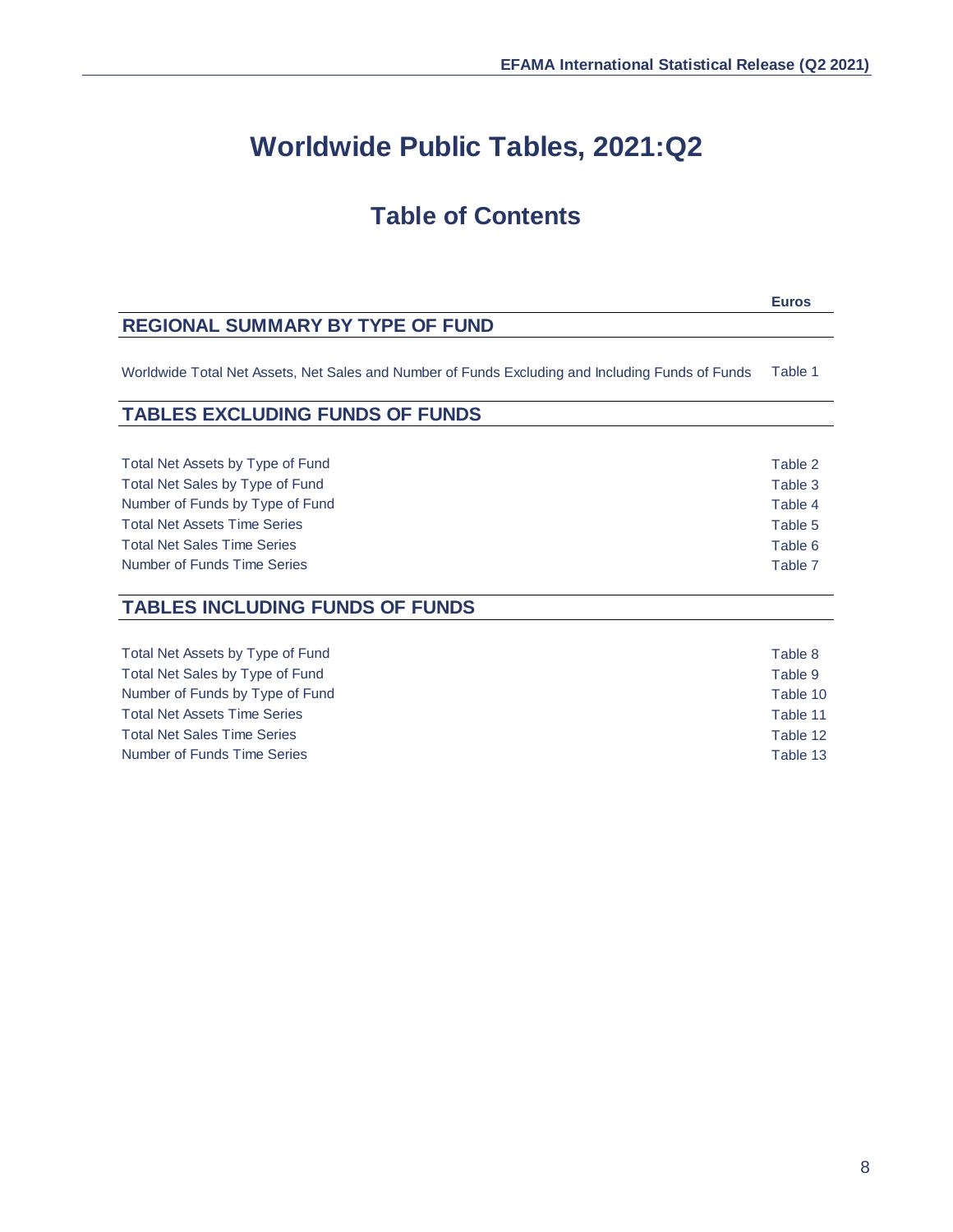#### **REGIONAL SUMMARY BY TYPE OF FUND, 2021:Q2 Table 1**

## **DATA EXCLUDING FUNDS OF FUNDS**

| Equity<br><b>Institutional</b><br><b>Funds</b><br><b>Estate</b><br><b>Market</b><br><b>Protected</b><br><b>ETFs</b><br>Asset<br><b>Funds</b> | <b>REGION</b> | <b>TOTAL</b> |  | <b>Bond</b> | Multi- | <b>Money</b> | Guaranteed/ | Real | Other | <b>Memo</b> |
|----------------------------------------------------------------------------------------------------------------------------------------------|---------------|--------------|--|-------------|--------|--------------|-------------|------|-------|-------------|
|                                                                                                                                              |               |              |  |             |        |              |             |      |       |             |

#### **TOTAL NET ASSETS** (Millions of Euros, end of quarter)

| <b>World</b>            | 57.683.803 | 27.001.701 | 11.367.468 | 7.160.331 | 7.207.113 |        | 34.219 1.134.105 |           | 3,778,864 7,606,009 | 4,913,269 |
|-------------------------|------------|------------|------------|-----------|-----------|--------|------------------|-----------|---------------------|-----------|
| <b>Americas</b>         | 30.169.510 | 17.033.680 | 6.318.189  | 2.502.164 | 4.023.895 | 120    | 32.362           | 259.101   | 5.677.549           | 456.211   |
| <b>Europe</b>           | 19.350.102 | 6.575.249  | 4.303.087  | 3.711.716 | 1.434.755 | 33.929 | 769,983          | 2.521.381 | 1.160.943           | 3.613.291 |
| <b>Asia and Pacific</b> | 7.994.193  | 3.350.589  | 738.320    | 868,038   | 1.726.304 | 170    | 328,648          | 982.124   | 767.517             | 843.767   |
| <b>Africa</b>           | 169,998    | 42,183     | 7,872      | 78,413    | 22,159    |        | 3,112            | 16.258    |                     |           |

#### **TOTAL NET SALES** (Millions of Euros, quarterly)

| <b>World</b>            | 707,081  | 212.095 | 251.827 | 99,403 | 65,493    | $-1,841$ | 9,608 | 70.495 | 270,963 | 69,216 |
|-------------------------|----------|---------|---------|--------|-----------|----------|-------|--------|---------|--------|
| <b>Americas</b>         | 342.042  | 87.470  | 176.981 | 30.561 | 32,658    | $-22$    |       | 14.395 | 217.914 | 18,021 |
| <b>Europe</b>           | 232,233  | 93,370  | 39,088  | 62.184 | $-14.239$ | $-1.819$ | 6.935 | 46.711 | 42.865  | 41,517 |
| <b>Asia and Pacific</b> | 133,851  | 30.426  | 35,525  | 6.218  | 49,529    |          | 2.668 | 9.485  | 10.184  | 9,678  |
| <b>Africa</b>           | $-1,045$ | 829     | 233     | 440    | $-2,455$  |          |       | $-96$  |         |        |

#### **TOTAL NUMBER OF FUNDS** (end of quarter)

| <b>World</b>            | 127.913 | 43.986 | 21.976 | 31.781 | 2.405 | 603 | 1,980 | 22.182 | 6.730 | 24,941 |
|-------------------------|---------|--------|--------|--------|-------|-----|-------|--------|-------|--------|
| <b>Americas</b>         | 31,509  | 11,126 | 6.350  | 9,682  | 972   | 13  | 602   | 2.764  | 3,322 | 5,218  |
| <b>Europe</b>           | 58,340  | 15,898 | 10,601 | 15,490 | 649   | 570 | 2.031 | 13,101 | ,887  | 11,793 |
| <b>Asia and Pacific</b> | 36,360  | 16.516 | 4.947  | 5.615  | 731   | 20  | 2.269 | 6,262  | ,521  | 7,930  |
| <b>Africa</b>           | .704    | 446    | 781    | 994    | 53    |     | 78    | 55     |       |        |

## **DATA INCLUDING FUNDS OF FUNDS**

|               |              |        |             |                 | <b>Money</b>  |                                 |                       |                       | <b>Memo</b> |                                      |
|---------------|--------------|--------|-------------|-----------------|---------------|---------------------------------|-----------------------|-----------------------|-------------|--------------------------------------|
| <b>REGION</b> | <b>TOTAL</b> | ∠quity | <b>Bond</b> | Multi-<br>Asset | <b>Market</b> | Guaranteed/<br><b>Protected</b> | Real<br><b>Estate</b> | Other<br><b>Funds</b> | <b>ETFs</b> | <b>Institutional</b><br><b>Funds</b> |

|                         | <b>TOTAL NET ASSETS</b> (Millions of Euros, end of quarter) |            |            |            |           |        |                  |           |                     |           |  |  |  |
|-------------------------|-------------------------------------------------------------|------------|------------|------------|-----------|--------|------------------|-----------|---------------------|-----------|--|--|--|
| <b>World</b>            | 62,024,304                                                  | 27,497,173 | 11,735,079 | 10,564,144 | 7,207,113 |        | 34,219 1,134,105 |           | 3,850,443 7,606,009 | 4,913,269 |  |  |  |
| <b>Americas</b>         | 33,920,681                                                  | 17.464.316 | 6.655.996  | 5.479.597  | 4,023,895 | 120    | 32,362           | 264.396   | 5.677.549           | 456.211   |  |  |  |
| <b>Europe</b>           | 19,863,053                                                  | 6.632.046  | 4.331.592  | 4,115,610  | 1.434.755 | 33.929 | 769.983          | 2.545.132 | 1.160.943           | 3,613,291 |  |  |  |
| <b>Asia and Pacific</b> | 8,042,952                                                   | 3.350.909  | 739.578    | 871.276    | 1.726.304 | 170    | 328,648          | 1.024.044 | 767.517             | 843.767   |  |  |  |
| <b>Africa</b>           | 197,618                                                     | 49,902     | 7,913      | 97,661     | 22,159    |        | 3,112            | 16,871    |                     |           |  |  |  |

#### **TOTAL NET SALES** (Millions of Euros, quarterly)

| <b>World</b>            | 738,569 | 222,263 | 252.852 | 118.579 | 65,493    | $-1,841$ | 9,608 | 71.174 | 270.963 | 69,216 |
|-------------------------|---------|---------|---------|---------|-----------|----------|-------|--------|---------|--------|
| <b>Americas</b>         | 365.551 | 96.820  | 177.538 | 44.172  | 32.658    | $-22$    |       | 14.385 | 217.914 | 18,021 |
| <b>Europe</b>           | 236,715 | 94,016  | 39,561  | 67.255  | $-14.239$ | $-1.819$ | 6.935 | 45,004 | 42.865  | 41,517 |
| <b>Asia and Pacific</b> | 137.146 | 30.451  | 35,518  | 6,536   | 49,529    |          | 2.668 | 12.005 | 10.184  | 9,678  |
| <b>Africa</b>           | $-843$  | 976     | 235     | 616     | $-2,455$  |          |       | $-220$ |         |        |

## **TOTAL NUMBER OF FUNDS** (end of quarter)

| <b>World</b>            | 144.410 | 46,285 | 23,638 | 42,398 | 2,405 | 603' | 1,980 | 24,065 | 6.730 | 24,941 |
|-------------------------|---------|--------|--------|--------|-------|------|-------|--------|-------|--------|
| <b>Americas</b>         | 43,919  | 12.997 | 7.854  | 18.499 | 972   | 13   | 602   | 2,982  | 3,322 | 5,218  |
| <b>Europe</b>           | 60,392  | 16,277 | 10,729 | 16,860 | 649   | 570  | 2.031 | 13.276 | ,887  | 11,793 |
| <b>Asia and Pacific</b> | 37,947  | 16.528 | 4.973  | 5,653  | 731   | 20   | 2.269 | 7,737  | .521  | 7,930  |
| <b>Africa</b>           | 2,152   | 483    | 82     | ,386   | 53    |      | 78    | 70     |       |        |

Note: All funds are open-ended in that they have shares that are redeemable, substantively regulated and domiciled in the reporting jurisdiction. New Zealand ncludes home-andforeign domiciled funds. Croatia, Cyprus, France, India, Ireland, Japan, Luxembourg, Netherlands, Norway, Romania, Slovakia, Spain, and Turkey cannot exclude funds of funds. ETFs and Institutional Funds are included in the Totals and underlying categories.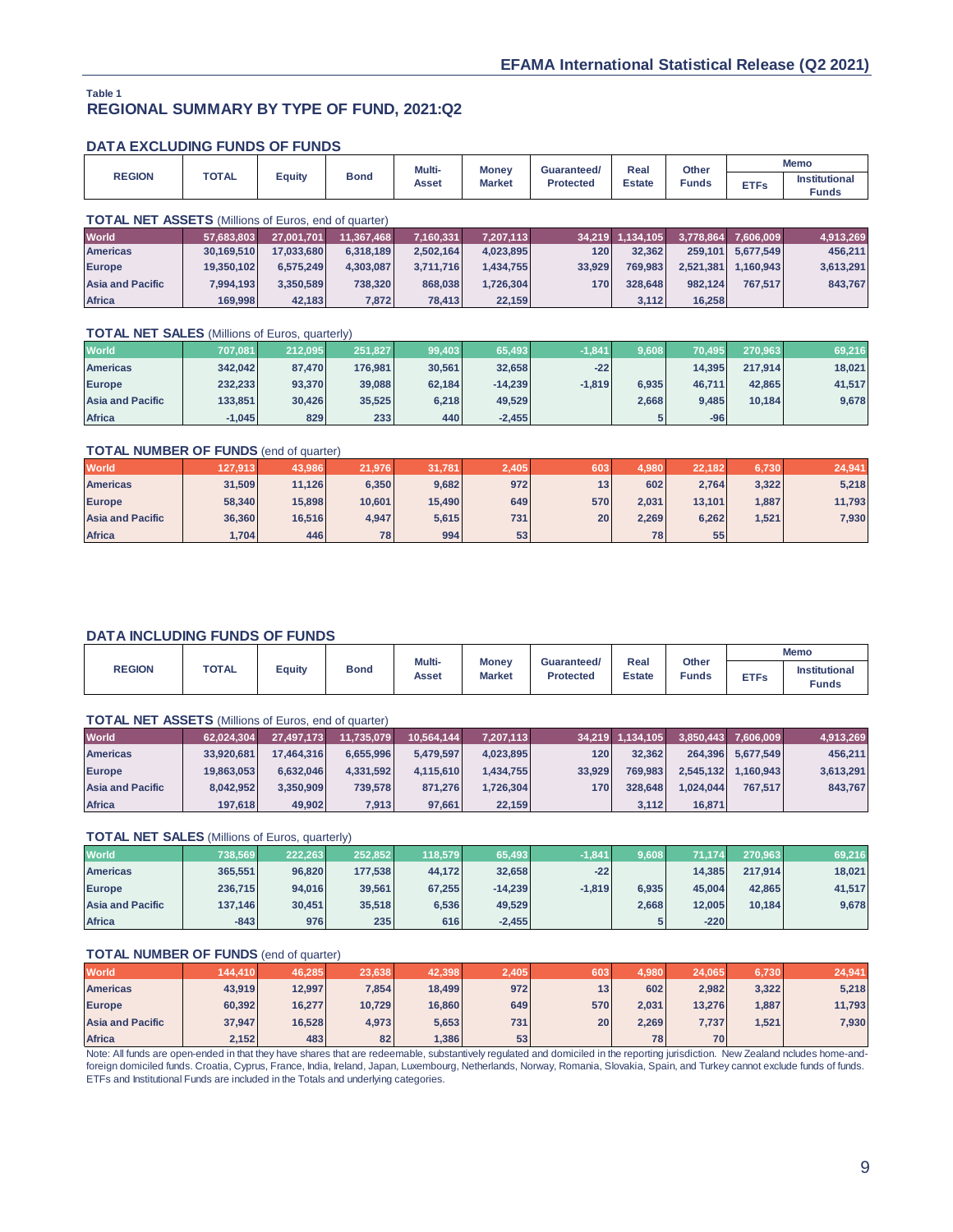## **Table 2 TOTAL NET ASSETS**

#### **EXCLUDING FUNDS OF FUNDS BY TYPE OF FUND, 2021:Q2**

Millions of Euros, end of quarter

|                         |                    |                    |               | Multi-       | <b>Money</b>  | <b>Guaranteed</b> | Real          | Other        |             | <b>Memo</b>                          |
|-------------------------|--------------------|--------------------|---------------|--------------|---------------|-------------------|---------------|--------------|-------------|--------------------------------------|
|                         | <b>TOTAL</b>       | <b>Equity</b>      | <b>Bond</b>   | <b>Asset</b> | <b>Market</b> | /Protected        | <b>Estate</b> | <b>Funds</b> | <b>ETFs</b> | <b>Institutional</b><br><b>Funds</b> |
| <b>World</b>            | 57,683,803         | 27,001,701         | 11,367,468    | 7,160,331    | 7,207,113     | 34,219            | 1,134,105     | 3,778,864    | 7,606,009   | 4,913,269                            |
| <b>Americas</b>         | 30,169,510         | 17,033,680         | 6,318,189     | 2,502,164    | 4,023,895     | 120               | 32,362        | 259,101      | 5,677,549   | 456,211                              |
| Argentina               | 21,370             | 312                | 7,252         | 3,507        | 10,299        |                   |               |              |             |                                      |
| <b>Brazil</b>           | 1,115,135          | 133,129            | 441,760       | 294,245      | 96,459        | 120               | 32,362        | 117,061      | 6,978       | 456,211                              |
| Canada                  | 1,531,528          | 598,887            | 232,742       | 657,841      | 22,693        |                   |               | 19,364       | 208,258     |                                      |
| Chile                   | 53,107             | 4,184              | 13,291        | 14,694       | 20,280        |                   |               | 658          | 124         |                                      |
| Costa Rica              | 3,082              | 12                 | 181           |              | 2,889         |                   |               |              |             |                                      |
| Mexico                  | 110,103            | 17,276             | 21,395        | 15,474       | 55,958        |                   |               |              |             |                                      |
| <b>United States</b>    | 27,335,185         | 16,279,880         | 5,601,568     | 1,516,403    | 3,815,317     |                   |               | 122,018      | 5,462,189   |                                      |
| Europe                  | 19,350,102         | 6,575,249          | 4,303,087     | 3,711,716    | 1,434,755     | 33,929            | 769,983       | 2,521,381    | 1,160,943   | 3,613,291                            |
| Austria                 | 186,352            | 32,805             | 65,846        | 73,714       |               | 277               | 10,185        | 3,525        |             | 106,358                              |
| <b>Belgium</b>          | 114,035            | 64,013             | 11,437        | 24,856       | 1,909         | 3,510             |               | 8,310        | 1,240       |                                      |
| <b>Bulgaria</b>         | 1,014              | 195                | 88            | 716          |               |                   |               | 15           | 17          |                                      |
| Croatia                 | 2,737              | 285                | 2,015         | 166          |               |                   |               | 271          |             |                                      |
| Cyprus                  | 4,569              | 1,570              | 135           | 508          |               |                   | 539           | 1,817        |             |                                      |
| Czech Republic          | 17,034             | 3,808              | 4,120         | 7,301        |               | 27                | 1,776         |              |             |                                      |
| Denmark                 | 158,936            | 75,669             | 65,407        | 16,318       |               |                   |               | 1,541        |             |                                      |
| Finland                 | 118,525            | 55,894             | 43,525        | 10,051       | 200           | 92                |               | 8,764        | 431         |                                      |
| France                  | 2,125,007          | 382,297            | 290,854       | 359,766      | 357,577       | 16,119            | 198,300       | 520,094      | 36,624      |                                      |
| Germany                 | 2,493,858          | 397,470            | 531,583       | 1,016,925    | 8,766         | 222               | 238,699       | 300,193      | 58,560      | 2,019,921                            |
| Greece                  | 6,727              | 1,415              | 2,656         | 2,213        | 422           |                   |               | 21           | 18          |                                      |
| Hungary                 | 13,237             | 1,473              | 4,259         | 1,012        | 104           | 62                | 4,389         | 1,938        | 6           | 2,174                                |
| Ireland                 | 3,683,165          | 1,278,428          | 913,639       | 349,089      | 588,329       |                   | 19,612        | 534,068      | 776,826     | 833,703                              |
| Italy                   | 221,002            | 26,741             | 47,368        | 101,808      | 1,807         | 19                |               | 43,260       |             | 1,849                                |
| Liechtenstein           | 61,379             | 14,088             | 9,852         | 20,588       | 2,418         |                   | 299           | 14,135       |             | 20                                   |
| Luxembourg              | 5,487,526          | 1,954,943          | 1,441,495     | 1,052,549    | 408,109       |                   | 102,621       | 527,809      | 273,703     | 649,070                              |
| Malta                   | 2,932              | 406                | 1,258         | 391          |               |                   | 50            | 827          |             | 86                                   |
| Netherlands             | 959,763            | 435,144            | 190,221       | 50,535       |               |                   | 125,079       | 158,784      | 1,140       |                                      |
| Norway                  | 169,870            | 94,069             | 53,134        | 9,099        | 12,194        |                   |               | 1,374        |             |                                      |
| Poland                  | 40,448             | 6,910              | 24,648        | 8,230        |               | 26                |               | 634          |             |                                      |
| Portugal                | 16,283             | 2,566              | 3,006         | 3,222        | 389           |                   | 4,461         | 2,640        |             |                                      |
| Romania                 | 4,514              | 307                | 2,965         | 365          |               |                   |               | 877          | 5           |                                      |
| Slovakia<br>Slovenia    | 8,520              | 1,013              | 1,420         | 4,233<br>987 |               |                   | 1,854         |              |             | 110                                  |
|                         | 3,763              | 2,442              | 275<br>82,777 | 100,778      | 57<br>4,511   | 13,487            |               | 2<br>7,908   | 271         |                                      |
| Spain<br>Sweden         | 326,326<br>490,616 | 116,865<br>365,901 | 63,143        | 60,310       |               |                   |               | 1,262        | 4,656       |                                      |
| Switzerland             | 669,854            | 259,935            | 189,149       | 158,393      | 19,008        |                   | 43,368        |              | 7,032       |                                      |
| <b>Turkey</b>           | 17,536             | 1,138              | 2,639         | 1,350        | 4,460         | 88                |               | 7,860        | 414         |                                      |
| <b>United Kingdom</b>   | 1,944,574          | 997,459            | 254,173       | 276,243      | 24,495        |                   | 18,751        | 373,452      |             |                                      |
| <b>Asia and Pacific</b> | 7,994,193          | 3,350,589          | 738,320       | 868,038      | 1,726,304     | 170               | 328,648       | 982,124      | 767,517     | 843,767                              |
| Australia               | 2,169,075          | 952,308            | 76,324        |              | 217,540       |                   | 218,402       | 704,501      |             |                                      |
| China                   | 2,640,452          | 294,208            | 383,095       | 731,777      | 1,208,101     |                   |               | 23,269       | 164,374     |                                      |
| <b>Chinese Taipei</b>   | 141,665            | 24,520             | 20,628        | 7,328        | 29,068        | 134               | 602           | 59,386       | 58,269      |                                      |
| India                   | 368,822            | 125,667            | 107,186       | 43,880       | 49,746        |                   |               | 42,344       | 36,516      |                                      |
| Japan                   | 2,030,381          | 1,863,608          | 42,400        |              | 105,152       |                   | 19,221        |              | 463,340     | 843,767                              |
| Korea, Rep. of          | 548,198            | 74,791             | 100,417       | 25,132       | 106,490       |                   | 90,423        | 150,945      | 44,981      |                                      |
| New Zealand             | 83,344             | 12,304             | 6,857         | 59,230       | 3,480         |                   |               | 1,473        |             |                                      |
| Pakistan                | 5,472              | 1,200              |               | 231          | 3,796         | 36                |               | 206          | 1           |                                      |
| Philippines             | 6,784              | 1,983              | 1,409         | 460          | 2,931         |                   |               |              | 36          |                                      |
| Africa                  | 169,998            | 42,183             | 7,872         | 78,413       | 22,159        |                   | 3,112         | 16,258       |             |                                      |
| South Africa            | 169,998            | 42,183             | 7,872         | 78,413       | 22,159        |                   | 3,112         | 16,258       |             |                                      |

Note: Components may not sum to total because of rounding or missing components. ETFs and Institutional Funds are included in the Totals and underlying categories. Croatia, Cyprus, France, India, Ireland, Japan, Luxembourg, Netherlands, Norway, Romania, Slovakia, Spain, and Turkey cannot exclude funds of funds. New Zealand includes home-and-foreign domiciled funds. An entry shown as zero indicates an amount that is less than 0.500 million.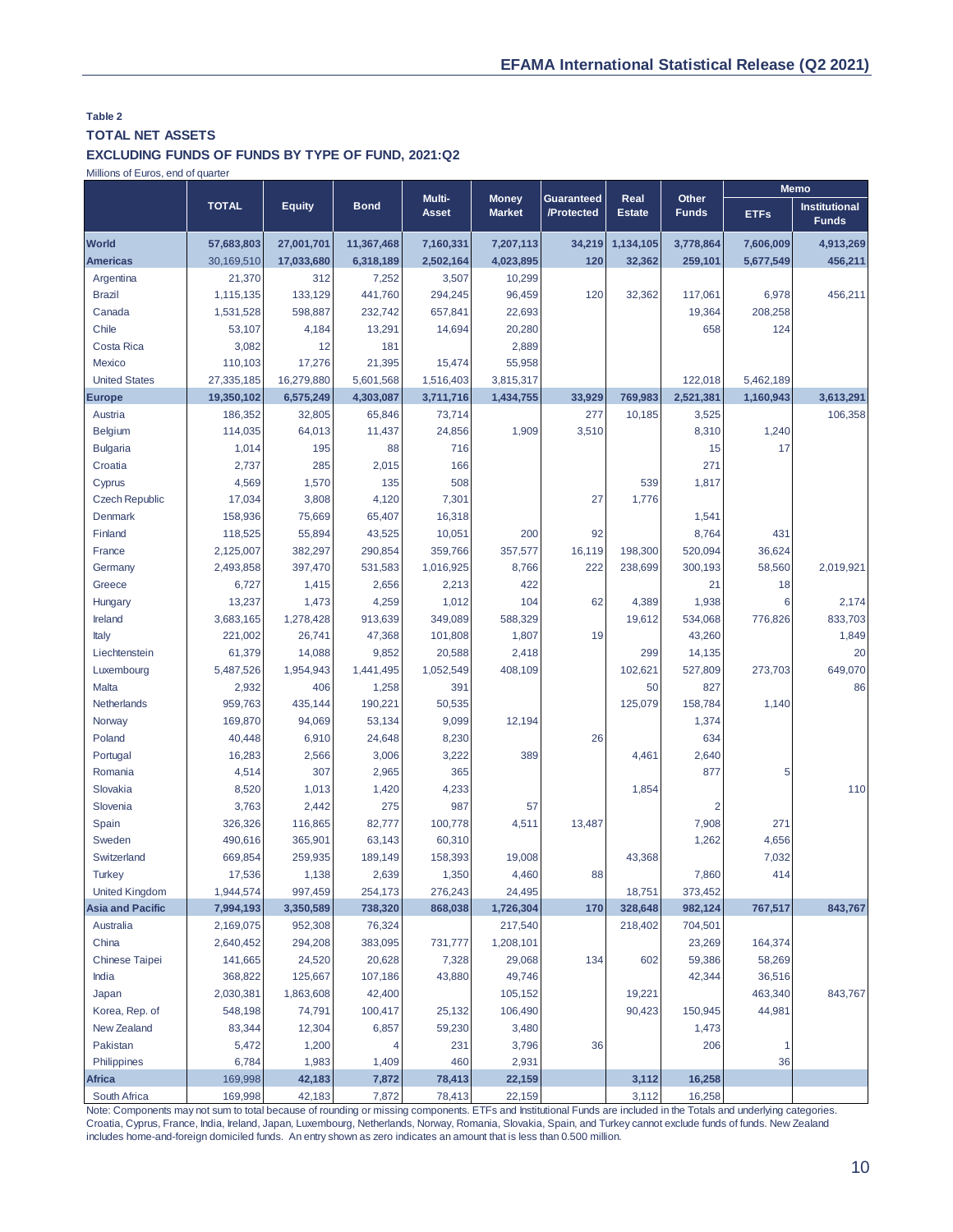## **Table 3 TOTAL NET SALES**

#### **EXCLUDING FUNDS OF FUNDS BY TYPE OF FUND, 2021:Q2**

Millions of Euros, quarterly

|                         |              |               |                | Multi-       |                               |                          |                         |                       |                | <b>Memo</b>                          |
|-------------------------|--------------|---------------|----------------|--------------|-------------------------------|--------------------------|-------------------------|-----------------------|----------------|--------------------------------------|
|                         | <b>TOTAL</b> | <b>Equity</b> | <b>Bond</b>    | <b>Asset</b> | <b>Money</b><br><b>Market</b> | Guaranteed<br>/Protected | Real<br><b>Estate</b>   | Other<br><b>Funds</b> | <b>ETFs</b>    | <b>Institutional</b><br><b>Funds</b> |
| <b>World</b>            | 707,081      | 212,095       | 251,827        | 99,403       | 65,493                        | $-1,841$                 | 9,608                   | 70,495                | 270,963        | 69,216                               |
| <b>Americas</b>         | 342,042      | 87,470        | 176,981        | 30,561       | 32,658                        | $-22$                    |                         | 14,395                | 217,914        | 18,021                               |
| Argentina               | $-197$       | $-17$         | 161            | 39           | $-380$                        |                          |                         |                       |                |                                      |
| <b>Brazil</b>           | 24,830       | 1,813         | 5,986          | 8,094        | 2,447                         | $-22$                    |                         | 6,513                 | 44             | 18,021                               |
| Canada                  | 38,691       | 16,017        | 7,442          | 13,701       | $-2,156$                      |                          |                         | 3,687                 | 12,265         |                                      |
| Chile                   | $-1,022$     | 445           | $-2,520$       | 285          | 800                           |                          |                         | $-32$                 | $-25$          |                                      |
| Costa Rica              |              |               |                |              |                               |                          |                         |                       |                |                                      |
| Mexico                  | 1,171        | 599           | $-669$         | 749          | 492                           |                          |                         |                       |                |                                      |
| <b>United States</b>    | 278,569      | 68,613        | 166,581        | 7,693        | 31,455                        |                          |                         | 4,227                 | 205,630        |                                      |
| Europe                  | 232,233      | 93,370        | 39,088         | 62,184       | $-14,239$                     | $-1,819$                 | 6,935                   | 46,711                | 42,865         | 41,517                               |
| Austria                 | 6,234        | 913           | 659            | 4,329        |                               | $-7$                     | 192                     | 147                   |                | 3,252                                |
| <b>Belgium</b>          |              |               |                |              |                               |                          |                         |                       |                |                                      |
| <b>Bulgaria</b>         | 44           | 1             | $\overline{2}$ | 41           |                               |                          |                         |                       | $-1$           |                                      |
| Croatia                 | 113          | 18            | 42             | 18           |                               |                          |                         | 34                    |                |                                      |
| Cyprus                  | 358          | 5             | $\overline{1}$ | 310          |                               |                          | 17                      | 25                    |                |                                      |
| <b>Czech Republic</b>   | 419          | 60            | $-30$          | 329          |                               |                          | 60                      |                       |                |                                      |
| Denmark                 | 1,122        | 256           | 704            | 109          |                               |                          |                         | 53                    |                |                                      |
| Finland                 | 3,632        | 637           | 2,540          | 252          | $-6$                          | 5                        |                         | 203                   | 25             |                                      |
| France                  | $-20,700$    | $-1,400$      | $-400$         | 2,100        | $-20,100$                     | $-900$                   |                         |                       | $-84$          |                                      |
| Germany                 | 27,826       | 3,035         | $-563$         | 10,191       | $-143$                        | 14                       | 3,172                   | 12,120                | 450            | 20,082                               |
| Greece                  | 444          | 63            | 201            | 143          | 37                            |                          |                         |                       |                |                                      |
| Hungary                 | $-96$        | 16            | $-78$          | 23           | $-3$                          |                          | $-45$                   | -8                    |                | 103                                  |
| Ireland                 | 82,841       | 32,587        | 27,877         | 6,376        | 4,082                         |                          | 344                     | 11,575                | 34,567         | 9,975                                |
| Italy                   | 2,271        | 357           | $-173$         | 5,611        | $-182$                        | $-1$                     |                         | $-3,341$              |                | $-24$                                |
| Liechtenstein           | 1,348        | 46            | 104            | 409          | $-112$                        |                          | 3                       | 899                   |                | 20                                   |
| Luxembourg              | 100,578      | 47,104        | 6,074          | 22,321       | 1,382                         |                          | 4,286                   | 19,411                | 7,941          | 8,104                                |
| Malta                   | 1            | $-13$         | $\overline{4}$ | 5            |                               |                          |                         | 5                     |                | $-1$                                 |
| Netherlands             | $-16,680$    | $-15,583$     | $-4,469$       | 1,088        |                               |                          | 699                     | 1,585                 | 135            |                                      |
| Norway                  | 3,321        | 2,113         | 717            | 228          | 166                           |                          |                         | 98                    |                |                                      |
| Poland                  | 791          | 471           | $-395$         | 591          |                               |                          |                         | 124                   |                |                                      |
| Portugal                | 608          | 187           | 13             | 340          | $-30$                         |                          |                         | 98                    |                |                                      |
| Romania                 | 180          | 42            | 57             | 46           |                               |                          |                         | 35                    | 1              |                                      |
| Slovakia                | 267          | 90            | $-37$          | 144          |                               |                          | 70                      |                       |                | 6                                    |
| Slovenia                | 104          | 69            | 3              | 29           | 3                             |                          |                         |                       |                |                                      |
| Spain                   | 7,371        | 4,634         | 273            | 3,017        | $-237$                        | $-871$                   |                         | 555                   |                |                                      |
| Sweden                  | 3,646        | 2,479         | 954            | 270          |                               |                          |                         | $-57$                 | $-151$         |                                      |
| Switzerland             | 11,700       | 8,645         | 2,005          | 884          | 269                           |                          | $-104$                  |                       | 5              |                                      |
| <b>Turkey</b>           | 1,312        | $-4$          | 112            | $-14$        | 447                           | $-59$                    |                         | 830                   | $-23$          |                                      |
| <b>United Kingdom</b>   | 13,178       | 6,542         | 2,891          | 2,994        | 188                           |                          | $-1,759$                | 2,320                 |                |                                      |
| <b>Asia and Pacific</b> | 133,851      | 30,426        | 35,525         | 6,218        | 49,529                        |                          | 2,668                   | 9,485                 | 10,184         | 9,678                                |
| Australia               |              |               |                |              |                               |                          |                         |                       |                |                                      |
| China                   | 73,926       | $-2,671$      | 23,922         | $-1,081$     | 53,059                        |                          |                         | 697                   | $-1,918$       |                                      |
| Chinese Taipei          | 2,386        | 272           | 385            | 189          | $-3,437$                      | $-7$                     | 56                      | 4,927                 | 4,848          |                                      |
| India                   | 13,853       | 2,193         | 5,753          | 3,059        | 986                           |                          |                         | 1,863                 | 1,378          |                                      |
| Japan                   | 29,138       | 31,191        | 601            |              | $-2,757$                      |                          | 102                     |                       | 5,815          | 9,678                                |
| Korea, Rep. of          | 13,240       | $-493$        | 4,845          | 2,841        | 1,491                         |                          | 2,510                   | 2,047                 | 59             |                                      |
| New Zealand             | 904          | $-103$        | 28             | 1,214        | $-180$                        |                          |                         | $-55$                 |                |                                      |
| Pakistan                | 186          | 6             |                | $-1$         | 167                           | $\overline{7}$           |                         | 6                     |                |                                      |
| Philippines             | 218          | 31            | -9             | $-3.000$     | 200                           |                          |                         |                       | $\overline{2}$ |                                      |
| <b>Africa</b>           | $-1,045$     | 829           | 233            | 440          | $-2,455$                      |                          | $\overline{\mathbf{5}}$ | $-96$                 |                |                                      |
| South Africa            | $-1,045$     | 829           | 233            | 440          | $-2,455$                      |                          | 5                       | $-96$                 |                |                                      |

Note: Components may not sum to total because of rounding or missing components. ETFs and Institutional Funds are included in the Totals and underlying categories. Croatia, Cyprus, France, India, Ireland, Japan, Luxembourg, Netherlands, Norway, Romania, Slovakia, Spain, and Turkey cannot exclude funds of funds. New Zealand includes home-and-foreign domiciled funds.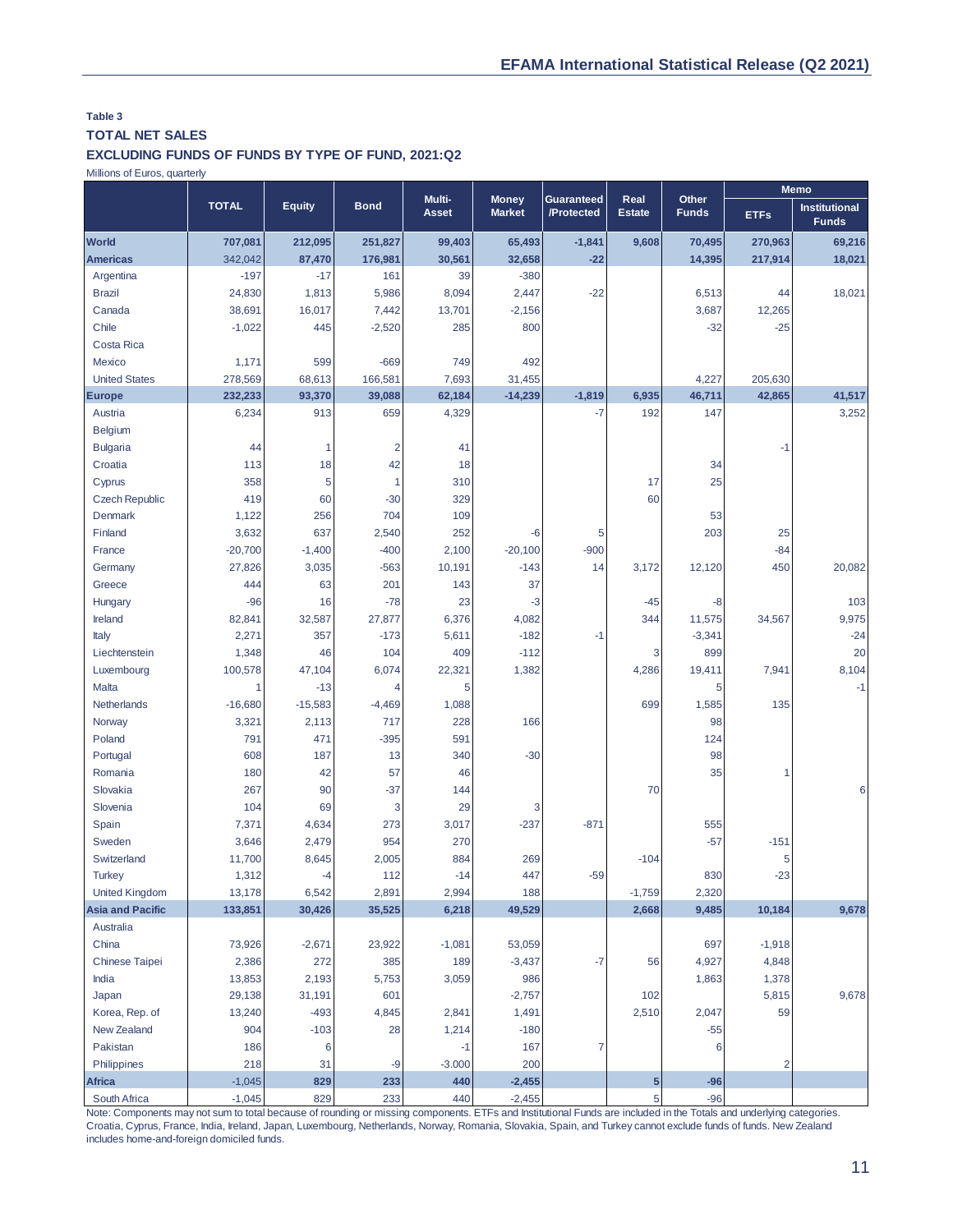#### **Table 4 NUMBER OF FUNDS**

**EXCLUDING FUNDS OF FUNDS BY TYPE OF FUND, 2021:Q2**

End of quarter

|                         |               |                |             | Multi-       | <b>Money</b>     | Guaranteed |                    | Other        |                | <b>Memo</b>                          |  |
|-------------------------|---------------|----------------|-------------|--------------|------------------|------------|--------------------|--------------|----------------|--------------------------------------|--|
|                         | <b>TOTAL</b>  | <b>Equity</b>  | <b>Bond</b> | <b>Asset</b> | <b>Market</b>    | /Protected | <b>Real Estate</b> | <b>Funds</b> | <b>ETFs</b>    | <b>Institutional</b><br><b>Funds</b> |  |
| <b>World</b>            | 127,913       | 43,986         | 21,976      | 31,781       | 2,405            | 603        | 4,980              | 22,182       | 6,730          | 24,941                               |  |
| <b>Americas</b>         | 31,509        | 11,126         | 6,350       | 9,682        | 972              | 13         | 602                | 2,764        | 3,322          | 5,218                                |  |
| Argentina               | 597           | 59             | 318         | 177          | 43               |            |                    |              |                |                                      |  |
| <b>Brazil</b>           | 13,977        | 2,023          | 1,930       | 6,892        | 122              | 13         | 602                | 2,395        | 37             | 5,218                                |  |
| Canada                  | 3,510         | 2,071          | 712         | 423          | 96               |            |                    | 208          | 910            |                                      |  |
| Chile                   | 2,904         | 590            | 628         | 1,343        | 265              |            |                    | 78           | 3              |                                      |  |
| Costa Rica              | 63            | $\overline{2}$ | 21          |              | 40               |            |                    |              |                |                                      |  |
| Mexico                  | 556           | 189            | 186         | 91           | 90               |            |                    |              |                |                                      |  |
| <b>United States</b>    | 9,902         | 6,192          | 2,555       | 756          | 316              |            |                    | 83           | 2,372          |                                      |  |
| <b>Europe</b>           | 58,340        | 15,898         | 10,601      | 15,490       | 649              | 570        | 2,031              | 13,101       | 1,887          | 11,793                               |  |
| Austria                 | 1,620         | 279            | 448         | 815          |                  | 20         | 13                 | 45           |                | 999                                  |  |
| <b>Belgium</b>          | 482           | 221            | 47          | 47           | 10               | 138        |                    | 19           | 8              |                                      |  |
| <b>Bulgaria</b>         | 120           | 42             | 8           | 65           |                  |            |                    | 5            | 11             |                                      |  |
| Croatia                 | 93            | 22             | 34          | 8            |                  |            |                    | 29           |                |                                      |  |
| Cyprus                  | 136           | 16             | 9           | 34           |                  |            | 29                 | 48           |                |                                      |  |
| <b>Czech Republic</b>   | 178           | 42             | 44          | 77           |                  | 4          | 11                 |              |                |                                      |  |
| <b>Denmark</b>          | 660           | 279            | 236         | 142          |                  |            |                    | 3            |                |                                      |  |
| Finland                 | 401           | 194            | 102         | 65           | 1                | 1          |                    | 38           | 1              |                                      |  |
| France                  | 10,766        | 1,703          | 1,037       | 3,057        | 108              | 206        | 558                | 4,097        | 89             |                                      |  |
| Germany                 | 6,876         | 1,188          | 1,077       | 3,357        | 17               | 1          | 573                | 663          | 121            | 4,263                                |  |
| Greece                  | 194           | 67             | 72          | 45           | 9                |            |                    | 1            | 1              |                                      |  |
| Hungary                 | 300           | 82             | 68          | 43           | 4                | 4          | 10                 | 89           | 1              | 83                                   |  |
| Ireland                 | 8,244         | 2,791          | 1,542       | 1,330        | 115              |            | 317                | 2,149        | 1,095          | 3,032                                |  |
| Italy                   | 903           | 99             | 204         | 360          | 3                | 1          |                    | 236          |                | 15                                   |  |
| Liechtenstein           | 2,073         | 419            | 329         | 249          | 34               |            | 11                 | 1,031        |                | 1                                    |  |
| Luxembourg              | 14,461        | 4,053          | 3,210       | 3,543        | 219              |            | 322                | 3,114        | 481            | 3,387                                |  |
| Malta                   | 122           | 30             | 22          | 18           |                  |            | $\overline{2}$     | 50           |                | 10                                   |  |
| Netherlands             | 899           | 338            | 202         | 117          |                  |            | 95                 | 147          | 14             |                                      |  |
| Norway                  | 836           | 477            | 187         | 84           | 49               |            |                    | 39           |                |                                      |  |
| Poland                  | 577           | 147            | 159         | 243          |                  | 3          |                    | 25           |                |                                      |  |
| Portugal                | 132           | 34             | 26          | 37           | 3                |            | 18                 | 14           |                |                                      |  |
| Romania                 | 82            | 20             | 20          | 27           |                  |            |                    | 15           | 1              |                                      |  |
| Slovakia                | 96            | 11             | 21          | 52           |                  |            | 12                 |              |                | 3                                    |  |
| Slovenia                | 80            | 56             | 8           | 13           | 2                |            |                    | -1           |                |                                      |  |
| Spain                   | 2,713         | 1,125          | 683         | 607          | 9                | 177        |                    | 112          | $\overline{2}$ |                                      |  |
| Sweden                  | 534           | 333            | 108         | 79           |                  |            |                    | 14           | 14             |                                      |  |
| Switzerland             | 933           | 448            | 249         | 186          | 18               |            | 32                 |              | 18             |                                      |  |
| <b>Turkey</b>           | 675           | 66             | 71          | 79           | 32               | 15         |                    | 412          | 30             |                                      |  |
| <b>United Kingdom</b>   | 3,154         | 1,316          | 378         | 711          | 16               |            | 28                 | 705          |                |                                      |  |
| <b>Asia and Pacific</b> | 36,360        | 16,516         | 4,947       | 5,615        | 731              | 20         | 2,269              | 6,262        | 1,521          | 7,930                                |  |
| Australia               |               |                |             |              |                  |            |                    |              |                |                                      |  |
| China                   | 7,207         | 1,512          | 1,693       | 3,493        | 331              |            |                    | 178          | 514            |                                      |  |
| Chinese Taipei          | 904           | 325<br>351     | 206         | 80           | 47               | 7          | 14                 | 225<br>192   | 205            |                                      |  |
| India                   | 996<br>13,821 | 12,263         | 256         | 140          | 57<br>12         |            |                    |              | 108<br>207     |                                      |  |
| Japan                   |               |                | 1,505       |              |                  |            | 41                 |              |                | 7,930                                |  |
| Korea, Rep. of          | 12,512<br>637 | 1,787<br>200   | 1,200<br>67 | 1,571        | 138<br>43        |            | 2,214              | 5,602        | 482            |                                      |  |
| New Zealand<br>Pakistan | 218           | 55             | 1           | 282<br>32    | 97               | 13         |                    | 45<br>20     | 4              |                                      |  |
| Philippines             | 65            | 23             | 19          | 17           | $\boldsymbol{6}$ |            |                    |              | 1              |                                      |  |
| <b>Africa</b>           | 1,704         | 446            | 78          | 994          | 53               |            | 78                 | 55           |                |                                      |  |
| South Africa            | 1,704         | 446            | 78          | 994          | 53               |            | 78                 | 55           |                |                                      |  |

Note: Components may not sum to total because of missing components. ETFs and Institutional Funds are included in the Totals and underlying categories. Croatia, Cyprus, France, India, Ireland, Japan, Luxembourg, Netherlands, Norway, Romania, Slovakia, Spain, and Turkey cannot exclude funds of funds. New Zealand includes home-andforeign domiciled funds.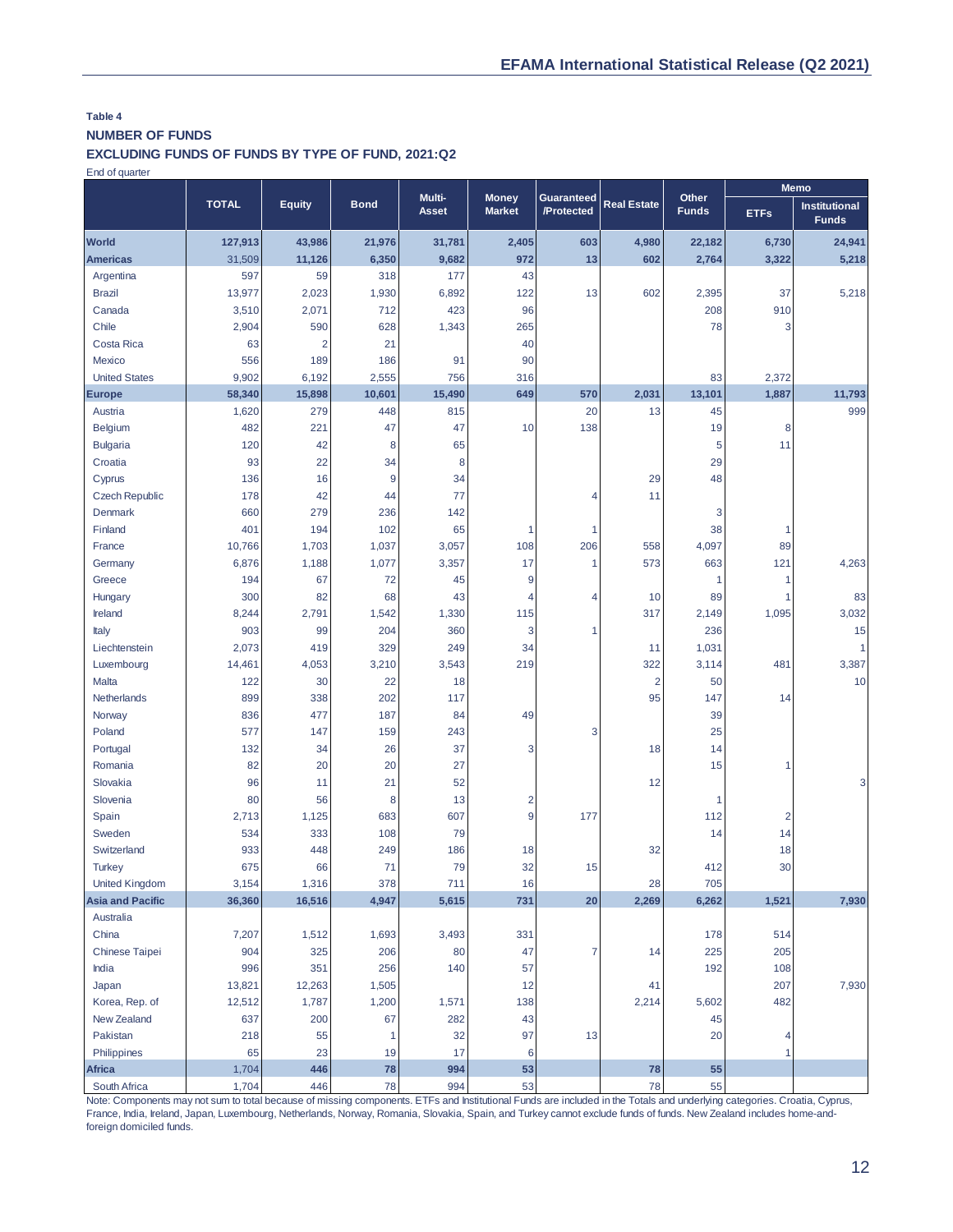#### **TOTAL NET ASSETS EXCLUDING FUNDS OF FUNDS**

Millions of Euros

|                         | 2020           |                |                |                | 2021           |                |  |
|-------------------------|----------------|----------------|----------------|----------------|----------------|----------------|--|
|                         | Q <sub>1</sub> | Q <sub>2</sub> | Q <sub>3</sub> | Q <sub>4</sub> | Q <sub>1</sub> | Q <sub>2</sub> |  |
| <b>World</b>            | 43,754,920     | 48,108,232     | 48,615,923     | 51,381,717     | 55,118,752     | 57,683,803     |  |
| <b>Americas</b>         | 22,682,177     | 25,255,539     | 25,218,417     | 26,342,600     | 28,732,931     | 30,169,510     |  |
| Argentina               | 14,003         | 16,851         | 19,013         | 18,227         | 20,596         | 21,370         |  |
| <b>Brazil</b>           | 914,766        | 887,072        | 875,001        | 940,816        | 939,903        | 1,115,135      |  |
| Canada                  | 1,062,382      | 1,195,680      | 1,218,951      | 1,307,076      | 1,441,906      | 1,531,528      |  |
| Chile                   | 41,887         | 46,847         | 47,948         | 58,275         | 56,496         | 53,107         |  |
| Costa Rica              | 2,329          | 2,965          | 2,892          | 2,589          | 2.804          | 3,082          |  |
| Mexico                  | 92,115         | 96,795         | 97,480         | 101,342        | 106,468        | 110,103        |  |
| <b>United States</b>    | 20,554,695     | 23,009,329     | 22,957,132     | 23,914,275     | 26, 164, 758   | 27,335,185     |  |
| Europe                  | 14,782,903     | 16, 161, 749   | 16,607,396     | 17,729,695     | 18,525,124     | 19,350,102     |  |
| Austria                 | 145,253        | 155,960        | 162,312        | 170,195        | 175,521        | 186,352        |  |
| <b>Belgium</b>          | 81,745         | 87,155         | 90,008         | 96,968         | 108,582        | 114,035        |  |
| <b>Bulgaria</b>         | 753            | 791            | 794            | 836            | 937            | 1,014          |  |
| Croatia                 | 2,052          | 2,186          | 2,285          | 2,412          | 2,551          | 2,737          |  |
| Cyprus                  | 2,766          | 3,069          | 2,995          | 3,400          | 3,962          | 4,569          |  |
| <b>Czech Republic</b>   | 12,257         | 12,502         | 12,879         | 15,234         | 15,748         | 17,034         |  |
| <b>Denmark</b>          | 117,971        | 129,118        | 133,426        | 144,389        | 150,347        | 158,936        |  |
| Finland                 | 83,074         | 91,442         | 95,577         | 103,470        | 110,535        | 118,525        |  |
| France                  | 1,800,973      | 1,893,798      | 1,973,680      | 2,066,996      | 2,088,639      | 2,125,007      |  |
| Germany                 | 2,060,964      | 2,200,796      | 2,256,682      | 2,366,897      | 2,416,966      | 2,493,858      |  |
| Greece                  | 4,558          | 5,027          | 5,146          | 5,746          | 6,124          | 6,727          |  |
| Hungary                 | 10,998         | 11,469         | 11,597         | 12,399         | 12,589         | 13,237         |  |
| Ireland                 | 2,721,905      | 3,024,502      | 3,077,397      | 3,324,194      | 3,504,827      | 3,683,165      |  |
| Italy                   | 191,178        | 201,861        | 203,890        | 211,748        | 215,498        | 221,002        |  |
| Liechtenstein           | 50,092         | 51,608         | 51,597         | 54,776         | 57,317         | 61,379         |  |
| Luxembourg              | 4,149,916      | 4,585,196      | 4,696,186      | 4,973,780      | 5,248,971      | 5,487,526      |  |
| Malta                   | 2,876          | 2,986          | 3,009          | 2,724          | 2,898          | 2,932          |  |
| Netherlands             | 730,481        | 799,560        | 820,411        | 904,572        | 927,613        | 959,763        |  |
| Norway                  | 101,527        | 119,938        | 125,503        | 142,623        | 159,789        | 169,870        |  |
| Poland                  | 27,836         | 30,395         | 32,106         | 35,028         | 37,104         | 40,448         |  |
| Portugal                | 12,391         | 12,826         | 13,357         | 14,707         | 15,450         | 16,283         |  |
| Romania                 | 3,772          | 3,775          | 3,808          | 4,026          | 4,310          | 4,514          |  |
| Slovakia                | 6,872          | 7,282          | 7,491          | 7,833          | 8,123          | 8,520          |  |
| Slovenia                | 2,474          | 2,789          | 2,885          | 3,136          | 3,497          | 3,763          |  |
| Spain                   | 270,284        | 285,220        | 288,379        | 301,578        | 315,571        | 326,326        |  |
| Sweden                  | 292,911        | 349,811        | 374,826        | 422,332        | 451,926        | 490,616        |  |
| Switzerland             | 528,631        | 573,218        | 585,104        | 610,653        | 615,625        | 669,854        |  |
| <b>Turkey</b>           | 15,153         | 19,160         | 15,065         | 14,423         | 16,066         | 17,536         |  |
| <b>United Kingdom</b>   | 1,351,240      | 1,498,309      | 1,559,001      | 1,712,620      | 1,848,038      | 1,944,574      |  |
| <b>Asia and Pacific</b> | 6,174,212      | 6,560,486      | 6,658,153      | 7,157,997      | 7,695,342      | 7,994,193      |  |
| Australia               | 1,654,641      | 1,871,001      | 1,863,959      | 2,001,120      | 2,127,922      | 2,169,075      |  |
| China                   | 1,922,785      | 1,898,532      | 1,945,753      | 2,163,744      | 2,469,425      | 2,640,452      |  |
| <b>Chinese Taipei</b>   | 109,305        | 121,652        | 124,609        | 126,887        | 134,632        | 141,665        |  |
| India                   | 247,364        | 281,590        | 292,151        | 327,716        | 348,121        | 368,822        |  |
| Japan                   | 1,717,258      | 1,832,427      | 1,871,725      | 1,950,019      | 2,003,574      | 2,030,381      |  |
| Korea, Rep. of          | 457,741        | 478,227        | 481,353        | 501,244        | 519,739        | 548,198        |  |
| New Zealand             | 56,974         | 67,893         | 68,757         | 76,449         | 80,032         | 83,344         |  |
| Pakistan                | 3,492          | 3,941          | 4,377          | 4,709          | 5,385          | 5,472          |  |
| Philippines             | 4,652          | 5,223          | 5,469          | 6,109          | 6,512          | 6,784          |  |
| <b>Africa</b>           | 115,628        | 130,458        | 131,957        | 151,425        | 165,355        | 169,998        |  |
| South Africa            | 115,628        | 130,458        | 131,957        | 151,425        | 165,355        | 169,998        |  |

Note: New Zealand includes home-and-foreign domiciled funds. Croatia, Cyprus, France, India, Ireland, Japan, Luxembourg, Netherlands, Norway, Romania, Slovakia, Spain, and Turkey cannot exclude funds of funds. ETFs and Institutional funds are included in the totals. An entry shown as zero is less than .500 million.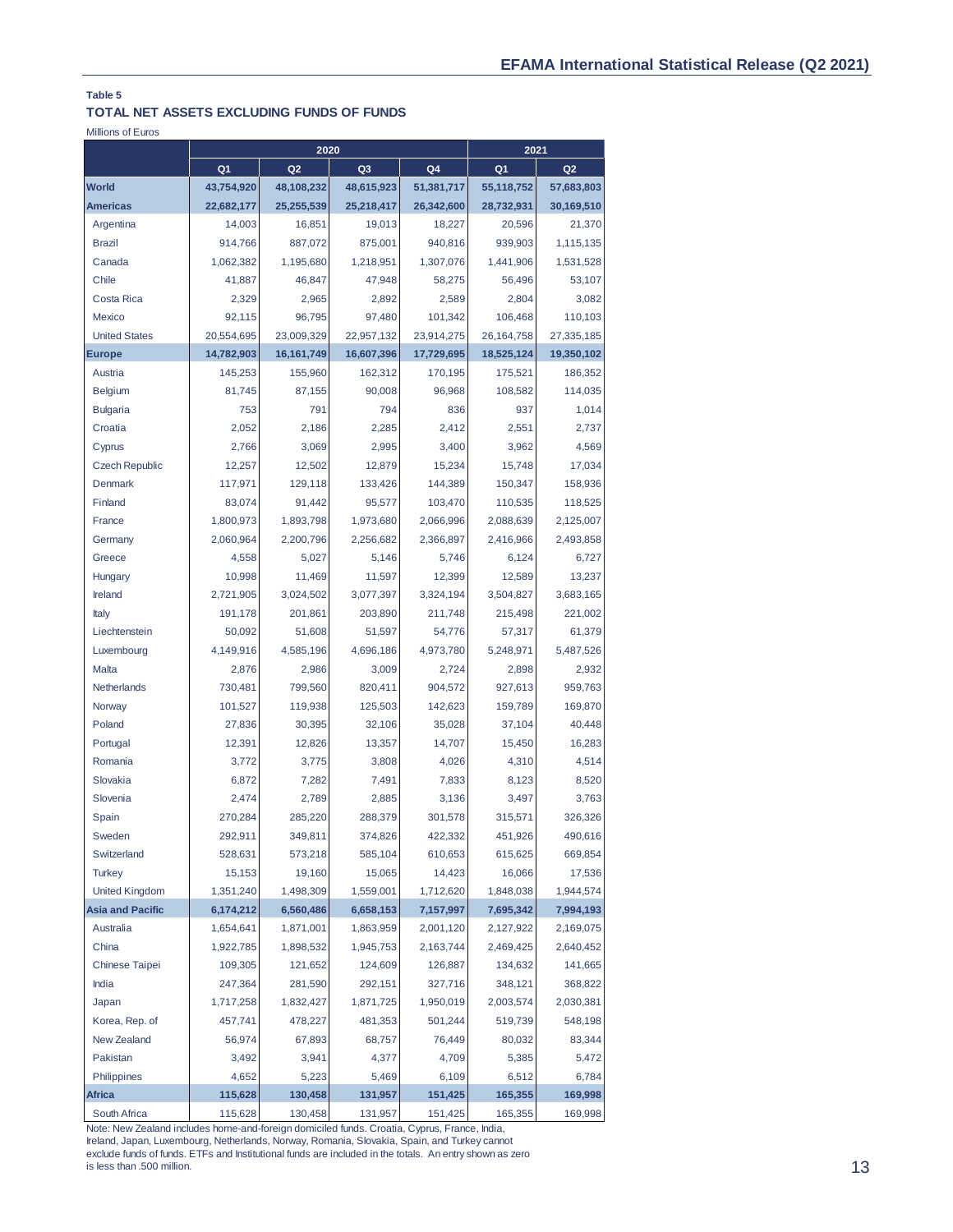## **TOTAL NET SALES EXCLUDING FUNDS OF FUNDS**

Millions of Euros

|                               |                | 2020           |                | 2021           |                |                      |
|-------------------------------|----------------|----------------|----------------|----------------|----------------|----------------------|
|                               | Q <sub>1</sub> | Q <sub>2</sub> | Q <sub>3</sub> | Q4             | Q <sub>1</sub> | Q <sub>2</sub>       |
| <b>World</b>                  | 626,934        | 826,185        | 249,185        | 623,652        | 985,324        | 707,081              |
| <b>Americas</b>               | 454,423        | 431,698        | $-41,940$      | 150,144        | 487,394        | 342,042              |
| Argentina                     | 1,606          | 4,654          | 6,245          | 597            | 1,935          | $-197$               |
| <b>Brazil</b>                 | 3,849          | $-4,738$       | 30,380         | $-6,072$       | 13,471         | 24,830               |
| Canada                        | 11,997         | 13,885         | 14,163         | 36,056         | 42,563         | 38,691               |
| Chile                         | $-5,141$       | 4,443          | 1,218          | 361            | 2,325          | $-1,022$             |
| Costa Rica                    |                |                |                |                |                |                      |
| Mexico                        | 1,902          | 1,595          | 540            | $-2,799$       | 528            | 1,171                |
| <b>United States</b>          | 440,210        | 411,859        | $-94,486$      | 122,001        | 426,572        | 278,569              |
| <b>Europe</b>                 | $-124,335$     | 292,517        | 195,204        | 278,993        | 194,289        | 232,233              |
| Austria                       | $-2,290$       | 2,744          | 2,302          | 2,786          | 2,799          | 6,234                |
| <b>Belgium</b>                |                |                |                |                |                |                      |
| <b>Bulgaria</b>               | $-14$          | 5              | 6              | 27             | 64             | 44                   |
| Croatia                       | $-824$         | 9              | 65             | 93             | 138            | 113                  |
| Cyprus                        | 29             | 65             | $-39$          | 76             | 465            | 358                  |
| <b>Czech Republic</b>         | 223            | 16             | 112            | 164            | 194            | 419                  |
| Denmark                       | 3,249          | 1,803          | 947            | 1,482          | 3,064          | 1,122                |
| Finland                       | $-1,660$       | 406            | 1,015          | 1,594          | 2,464          | 3,632                |
| France                        | $-5,900$       | 5,600          | 49,400         | 22,300         | $-18,600$      | $-20,700$            |
| Germany                       | 29,359         | 12,855         | 18,681         | 41,271         | 35,764         | 27,826               |
| Greece                        | $-211$         | 112            | 75             | 108            | 260            | 444                  |
| Hungary                       | $-363$         | 21             | 354            | 262            | 105            | $-96$                |
| Ireland                       | $-40,655$      | 124,854        | 35,948         | 115,132        | 40,512         | 82,841               |
| Italy                         | $-2,453$       | 388            | $-1,046$       | 840            | 181            | 2,271                |
| Liechtenstein                 | 1,689          | $-1,024$       | $-67$          | 738            | 611            | 1,348                |
| Luxembourg                    | $-76,795$      | 115,791        | 52,033         | 58,592         | 112,204        | 100,578              |
| Malta                         | $-28$          | $-31$          | -9             | -4             | 43             |                      |
| Netherlands                   | $-9,889$       | 6,645          | 22,924         | 5,495          | $-20,506$      | $-16,680$            |
| Norway                        | $-4,116$       | 3,401          | 2,733          | 2,819          | 6,327          | 3,321                |
| Poland                        | $-4,093$       | 417            | 1,995          | 1,843          | 2,505          | 791                  |
| Portugal                      | $-21$          | 23             | 399            | 737            | 577            | 608                  |
| Romania                       | $-817$         | $-37$          | $-16$          | 178            | 233            | 180                  |
| Slovakia                      | $-32$          | 108            | 87             | 112            | 169            | 267                  |
| Slovenia                      | 29             | 24             | 47             | 55             | 153            | 104                  |
| Spain                         | $-2,262$       | 512            | 935            | 1,978          | 6,854          | 7,371                |
| Sweden                        | $-4,142$       | 2,465          | 2,160          | 6,381          | 3,838          | 3,646                |
| Switzerland                   | 3,790          | 4,124          | 3,549          | 6,637          | 3,815          | 11,700               |
| <b>Turkey</b>                 | 676            | 3,104          | $-2,281$       | $-1,435$       | 1,863          | 1,312                |
| <b>United Kingdom</b>         | $-6,814$       | 8,117          | 2,895          | 8,732          | 8,193          | 13,178               |
| <b>Asia and Pacific</b>       | 295,494        | 97,516         | 93,015         | 192,140        | 302,882        | 133,851              |
| Australia                     |                |                |                |                |                |                      |
| China                         | 274,814        | 23,957         | 43,643         | 156,025        | 247,449        | 73,926               |
| <b>Chinese Taipei</b>         | $-698$         | 5,055          | 3,889          | $-901$         | 4,657          | 2,386                |
| India                         | $-11,591$      | 17,162         | 3,841          | 15,442         | $-6,621$       | 13,853               |
| Japan                         | 23,684         | 40,209         | 38,386         | 28,381         | 38,640         | 29,138               |
| Korea, Rep. of                | 8,345          | 9,187          | 1,245          | $-8,824$       | 17,556         | 13,240               |
| New Zealand                   | 391            | 1,272          | 1,443          | 1,347          | 733            | 904                  |
| Pakistan                      | 318            | 462            | 288            | 341            | 137            | 186                  |
| Philippines                   | 231            | 212            | 280            | 329            | 331            | 218                  |
| <b>Africa</b><br>South Africa | 1,352<br>1,352 | 4,454<br>4,454 | 2,906<br>2,906 | 2,375<br>2,375 | 759<br>759     | $-1,045$<br>$-1,045$ |

Note: New Zealand includes home-and-foreign domiciled funds. Croatia, Cyprus, France, India, Ireland, Japan, Luxembourg, Netherlands, Norway, Romania, Slovakia, Spain, and Turkey cannot exclude funds of funds. ETFs and Institutional funds are included in the totals.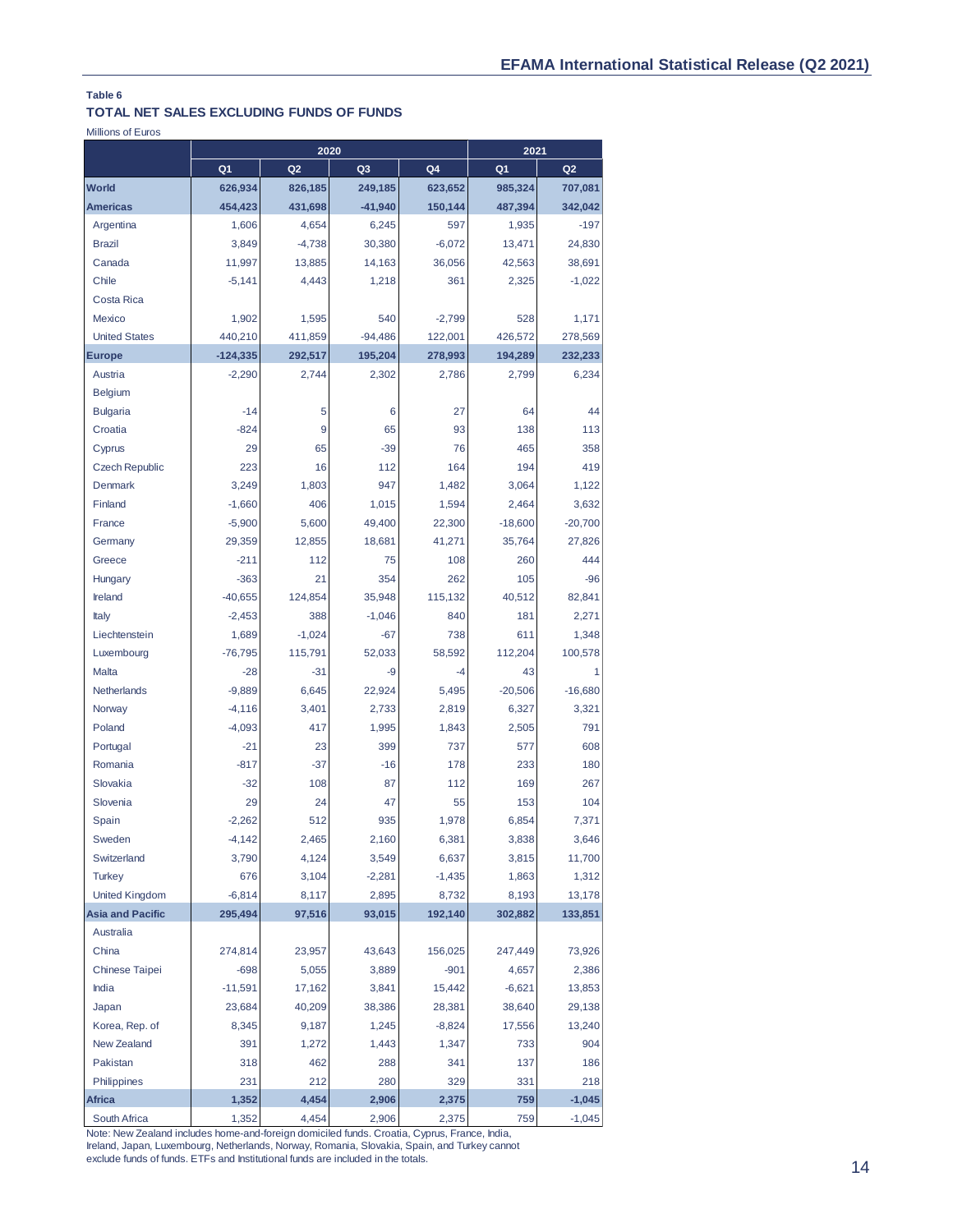#### **NUMBER OF FUNDS EXCLUDING FUNDS OF FUNDS Table 7**

|                         | 2020           |                |         |         | 2021           |                |  |
|-------------------------|----------------|----------------|---------|---------|----------------|----------------|--|
|                         | Q <sub>1</sub> | Q <sub>2</sub> | Q3      | Q4      | Q <sub>1</sub> | Q <sub>2</sub> |  |
| <b>World</b>            | 123,036        | 123,712        | 124,715 | 125,711 | 126,575        | 127,913        |  |
| <b>Americas</b>         | 29,147         | 29,392         | 29,626  | 30,298  | 30,715         | 31,509         |  |
| Argentina               | 580            | 531            | 556     | 550     | 574            | 597            |  |
| <b>Brazil</b>           | 11,551         | 11.879         | 12,252  | 12,905  | 13,301         | 13,977         |  |
| Canada                  | 3,601          | 3,658          | 3,563   | 3,574   | 3,476          | 3,510          |  |
| Chile                   | 2,814          | 2,819          | 2,809   | 2,819   | 2,881          | 2,904          |  |
| Costa Rica              | 63             | 60             | 60      | 60      | 61             | 63             |  |
| Mexico                  | 555            | 544            | 543     | 550     | 553            | 556            |  |
| <b>United States</b>    | 9,983          | 9,901          | 9,843   | 9,840   | 9,869          | 9,902          |  |
| <b>Europe</b>           | 57,145         | 57,115         | 57,386  | 57,753  | 58,013         | 58,340         |  |
| Austria                 | 1,565          | 1,574          | 1,605   | 1,600   | 1,599          | 1,620          |  |
| <b>Belgium</b>          | 557            | 536            | 526     | 526     | 482            | 482            |  |
| <b>Bulgaria</b>         | 121            | 118            | 118     | 118     | 119            | 120            |  |
| Croatia                 | 100            | 100            | 102     | 96      | 91             | 93             |  |
| Cyprus                  | 94             | 102            | 117     | 126     | 131            | 136            |  |
| <b>Czech Republic</b>   | 164            | 163            | 163     | 177     | 178            | 178            |  |
| <b>Denmark</b>          | 656            | 652            | 662     | 664     | 658            | 660            |  |
| Finland                 | 388            | 394            | 399     | 402     | 397            | 401            |  |
| France                  | 10,637         | 10,682         | 10,702  | 10,802  | 10,735         | 10,766         |  |
| Germany                 | 6.445          | 6,518          | 6,601   | 6,705   | 6,771          | 6,876          |  |
| Greece                  | 186            | 190            | 191     | 193     | 193            | 194            |  |
| Hungary                 | 293            | 289            | 289     | 287     | 298            | 300            |  |
| Ireland                 | 7,662          | 7,742          | 7,792   | 7,948   | 8,057          | 8,244          |  |
| Italy                   | 926            | 890            | 908     | 906     | 915            | 903            |  |
| Liechtenstein           | 1,860          | 1,865          | 1,907   | 1,900   | 2,002          | 2,073          |  |
| Luxembourg              | 14,770         | 14,712         | 14,639  | 14,590  | 14,548         | 14,461         |  |
| <b>Malta</b>            | 123            | 121            | 121     | 122     | 119            | 122            |  |
| <b>Netherlands</b>      | 956            | 944            | 962     | 967     | 936            | 899            |  |
| Norway                  | 1,047          | 836            | 836     | 836     | 836            | 836            |  |
| Poland                  | 542            | 548            | 549     | 561     | 579            | 577            |  |
| Portugal                | 134            | 134            | 136     | 132     | 134            | 132            |  |
| Romania                 | 81             | 83             | 84      | 81      | 81             | 82             |  |
| Slovakia                | 95             | 94             | 95      | 90      | 91             | 96             |  |
| Slovenia                | 98             | 101            | 80      | 80      | 80             | 80             |  |
| Spain                   | 2,654          | 2.661          | 2,638   | 2,657   | 2,693          | 2,713          |  |
| Sweden                  | 475            | 526            | 529     | 526     | 519            | 534            |  |
| Switzerland             | 910            | 901            | 905     | 916     | 930            | 933            |  |
| <b>Turkey</b>           | 461            | 515            | 548     | 566     | 629            | 675            |  |
| <b>United Kingdom</b>   | 3,145          | 3,124          | 3,182   | 3,179   | 3,212          | 3,154          |  |
| <b>Asia and Pacific</b> | 35,119         | 35,576         | 36,053  | 35,974  | 36,177         | 36,360         |  |
| Australia               |                |                |         |         |                |                |  |
| China                   | 5,902          | 6,222          | 6,538   | 6,770   | 7,143          | 7,207          |  |
| <b>Chinese Taipei</b>   | 904            | 889            | 902     | 896     | 906            | 904            |  |
| India                   | 939            | 942            | 952     | 974     | 983            | 996            |  |
| Japan                   | 12,990         | 13,041         | 13,213  | 13,429  | 13,604         | 13,821         |  |
| Korea, Rep. of          | 13,514         | 13,548         | 13,546  | 13,014  | 12,590         | 12,512         |  |
| <b>New Zealand</b>      | 600            | 660            | 621     | 608     | 667            | 637            |  |
| Pakistan                | 207            | 210            | 216     | 218     | 219            | 218            |  |
| Philippines             | 63             | 64             | 65      | 65      | 65             | 65             |  |
| Africa                  | 1,625          | 1,629          | 1,650   | 1,686   | 1,670          | 1,704          |  |
| South Africa            | 1,625          | 1,629          | 1,650   | 1,686   | 1,670          | 1,704          |  |

Note: New Zealand includes home-and-foreign domiciled funds. Croatia, Cyprus, France, India, Ireland, Japan, Luxembourg, Netherlands, Norway, Romania, Slovakia, Spain, and Turkey cannot exclude funds of funds. ETFs and Institutional funds are included in the totals.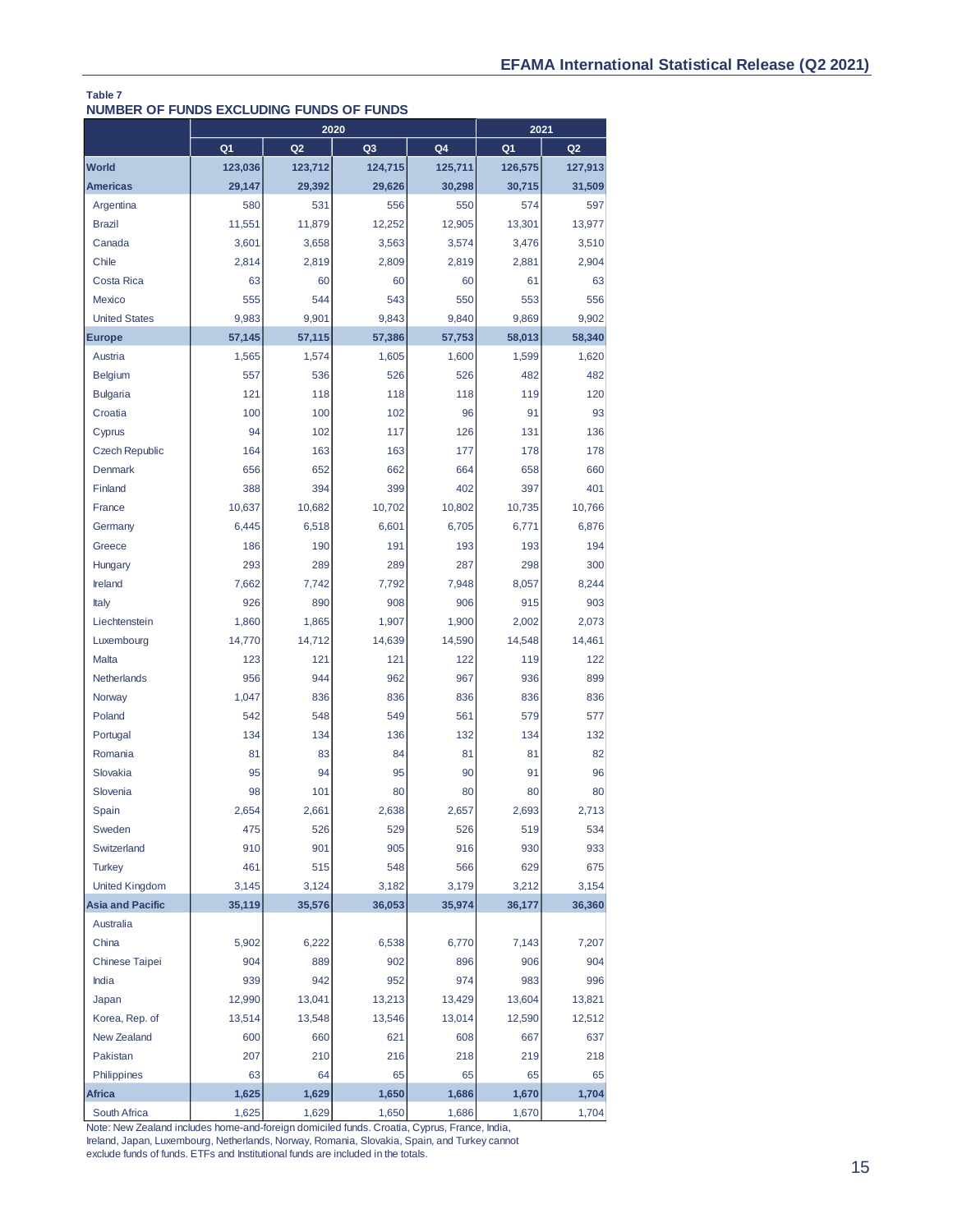#### **Table 8 TOTAL NET ASSETS**

### **INCLUDING FUNDS OF FUNDS BY TYPE OF FUND, 2021:Q2**

Millions of Euros, end of quarter

|                         |              |               |             | Multi-       | <b>Money</b>  | Guaranteed |                    | Other          |             | <b>Memo</b>                          |
|-------------------------|--------------|---------------|-------------|--------------|---------------|------------|--------------------|----------------|-------------|--------------------------------------|
|                         | <b>TOTAL</b> | <b>Equity</b> | <b>Bond</b> | <b>Asset</b> | <b>Market</b> | /Protected | <b>Real Estate</b> | <b>Funds</b>   | <b>ETFs</b> | <b>Institutional</b><br><b>Funds</b> |
| <b>World</b>            | 62,024,304   | 27,497,173    | 11,735,079  | 10,564,144   | 7,207,113     | 34,219     | 1,134,105          | 3,850,443      | 7,606,009   | 4,913,269                            |
| <b>Americas</b>         | 33,920,681   | 17,464,316    | 6,655,996   | 5,479,597    | 4,023,895     | 120        | 32,362             | 264,396        | 5,677,549   | 456,211                              |
| Argentina               | 21,370       | 312           | 7,252       | 3,507        | 10,299        |            |                    |                |             |                                      |
| <b>Brazil</b>           | 1,713,667    | 192,229       | 759,357     | 511,707      | 96,459        | 120        | 32,362             | 121,433        | 6,978       | 456,211                              |
| Canada                  | 2,027,584    | 622,073       | 252,952     | 1,109,578    | 22,693        |            |                    | 20,287         | 208,258     |                                      |
| Chile                   | 53,107       | 4,184         | 13,291      | 14,694       | 20,280        |            |                    | 658            | 124         |                                      |
| Costa Rica              | 3,082        | 12            | 181         |              | 2,889         |            |                    |                |             |                                      |
| Mexico                  | 114,148      | 17,949        | 21,395      | 18,847       | 55,958        |            |                    |                |             |                                      |
| <b>United States</b>    | 29,987,723   | 16,627,557    | 5,601,568   | 3,821,264    | 3,815,317     |            |                    | 122,018        | 5,462,189   |                                      |
| <b>Europe</b>           | 19,863,053   | 6,632,046     | 4,331,592   | 4,115,610    | 1,434,755     | 33,929     | 769.983            | 2,545,132      | 1,160,943   | 3,613,291                            |
| Austria                 | 218,455      | 40,838        | 67,566      | 95,938       |               | 277        | 10,185             | 3,651          |             | 106,358                              |
| <b>Belgium</b>          | 193,807      | 67,509        | 13,541      | 99,028       | 1,909         | 3,510      |                    | 8,310          | 1,240       |                                      |
| <b>Bulgaria</b>         | 1,018        | 199           | 88          | 716          |               |            |                    | 15             | 17          |                                      |
| Croatia                 | 2,737        | 285           | 2,015       | 166          |               |            |                    | 271            |             |                                      |
| Cyprus                  | 4,569        | 1,570         | 135         | 508          |               |            | 539                | 1,817          |             |                                      |
| <b>Czech Republic</b>   | 17,034       | 3,808         | 4,120       | 7,301        |               | 27         | 1,776              |                |             |                                      |
| Denmark                 | 174,515      | 75,984        | 66,521      | 30,442       |               |            |                    | 1,567          |             |                                      |
| Finland                 | 150,032      | 59,878        | 50,024      | 31,075       | 200           | 92         |                    | 8,764          | 431         |                                      |
| France                  | 2,125,007    | 382,297       | 290,854     | 359,766      | 357,577       | 16,119     | 198,300            | 520,094        | 36,624      |                                      |
| Germany                 | 2,634,919    | 404,149       | 532,521     | 1,139,539    | 8,766         | 222        | 238,699            | 311,023        | 58,560      | 2,019,921                            |
| Greece                  | 7,400        | 1,637         | 2,732       | 2,587        | 422           |            |                    | 21             | 18          |                                      |
| Hungary                 | 18,482       | 2,148         | 4,303       | 4,605        | 104           | 62         | 4,389              | 2,872          | 6           | 2,174                                |
| Ireland                 | 3,683,165    | 1,278,428     | 913,639     | 349,089      | 588,329       |            | 19,612             | 534,068        | 776,826     | 833,703                              |
| Italy                   | 252,554      | 27,108        | 48,117      | 131,009      | 1,807         | 19         |                    | 44,495         |             | 1,849                                |
| Liechtenstein           | 61,642       | 14,088        | 9,904       | 20,588       | 2,418         |            | 299                | 14,344         |             | 20                                   |
| Luxembourg              | 5,487,526    | 1,954,943     | 1,441,495   | 1,052,549    | 408,109       |            | 102,621            | 527,809        | 273,703     | 649,070                              |
| Malta                   | 2,943        | 406           | 1,258       | 391          |               |            | 50                 | 838            |             | 86                                   |
| Netherlands             | 959,763      | 435,144       | 190,221     | 50,535       |               |            | 125,079            | 158,784        | 1,140       |                                      |
| Norway                  | 169,870      | 94,069        | 53,134      | 9,099        | 12,194        |            |                    | 1,374          |             |                                      |
| Poland                  | 43,401       | 7,659         | 25,820      | 8,954        |               | 26         |                    | 941            |             |                                      |
| Portugal                | 21,652       | 2,566         | 3,006       | 8,362        | 389           |            | 4,461              | 2,869          |             |                                      |
| Romania                 | 4,514        | 307           | 2,965       | 365          |               |            |                    | 877            | 5           |                                      |
| Slovakia                | 8,520        | 1,013         | 1,420       | 4,233        |               |            | 1,854              |                |             | 110                                  |
| Slovenia                | 3,860        | 2,536         | 275         | 990          | 57            |            |                    | $\overline{2}$ |             |                                      |
| Spain                   | 326,326      | 116,865       | 82,777      | 100,778      | 4,511         | 13,487     |                    | 7,908          | 271         |                                      |
| Sweden                  | 558,240      | 381,631       | 63,253      | 110,685      |               |            |                    | 2,670          | 4,656       |                                      |
| Switzerland             | 693,173      | 263,278       | 200,762     | 166,148      | 19,008        |            | 43,368             | 609            | 7,032       |                                      |
| <b>Turkey</b>           | 17,536       | 1,138         | 2,639       | 1,350        | 4,460         | 88         |                    | 7,860          | 414         |                                      |
| <b>United Kingdom</b>   | 2,020,393    | 1,010,565     | 256,487     | 328,814      | 24,495        |            | 18,751             | 381,279        |             |                                      |
| <b>Asia and Pacific</b> | 8,042,952    | 3,350,909     | 739,578     | 871,276      | 1,726,304     | 170        | 328,648            | 1,024,044      | 767,517     | 843,767                              |
| Australia               | 2,169,075    | 952,308       | 76,324      |              | 217,540       |            | 218,402            | 704,501        |             |                                      |
| China                   | 2,640,452    | 294,208       | 383,095     | 731,777      | 1,208,101     |            |                    | 23,269         | 164,374     |                                      |
| Chinese Taipei          | 146,725      | 24,840        | 21,886      | 10,566       | 29,068        | 134        | 602                | 59,630         | 58,269      |                                      |
| India                   | 370,844      | 125,667       | 107,186     | 43,880       | 49,746        |            |                    | 42,344         | 36,516      |                                      |
| Japan                   | 2,030,381    | 1,863,608     | 42,400      |              | 105,152       |            | 19,221             |                | 463,340     | 843,767                              |
| Korea, Rep. of          | 589,758      | 74,791        | 100,417     | 25,132       | 106,490       |            | 90,423             | 192,505        | 44,981      |                                      |
| New Zealand             | 83,344       | 12,304        | 6,857       | 59,230       | 3,480         |            |                    | 1,473          |             |                                      |
| Pakistan                | 5,589        | 1,200         |             | 231          | 3,796         | 36         |                    | 322            | 1           |                                      |
| Philippines             | 6,784        | 1,983         | 1,409       | 460          | 2,931         |            |                    |                | 36          |                                      |
| <b>Africa</b>           | 197,618      | 49,902        | 7,913       | 97,661       | 22,159        |            | 3,112              | 16,871         |             |                                      |
| South Africa            | 197,618      | 49,902        | 7,913       | 97,661       | 22,159        |            | 3,112              | 16,871         |             |                                      |

Note: Components may not sum to total because of rounding or missing components. ETFs and Institutional Funds are included in the Totals and underlying categories. New Zealand includes home-and-foreign domiciled funds. An entry shown as zero indicates an amount that is less than 0.500 million.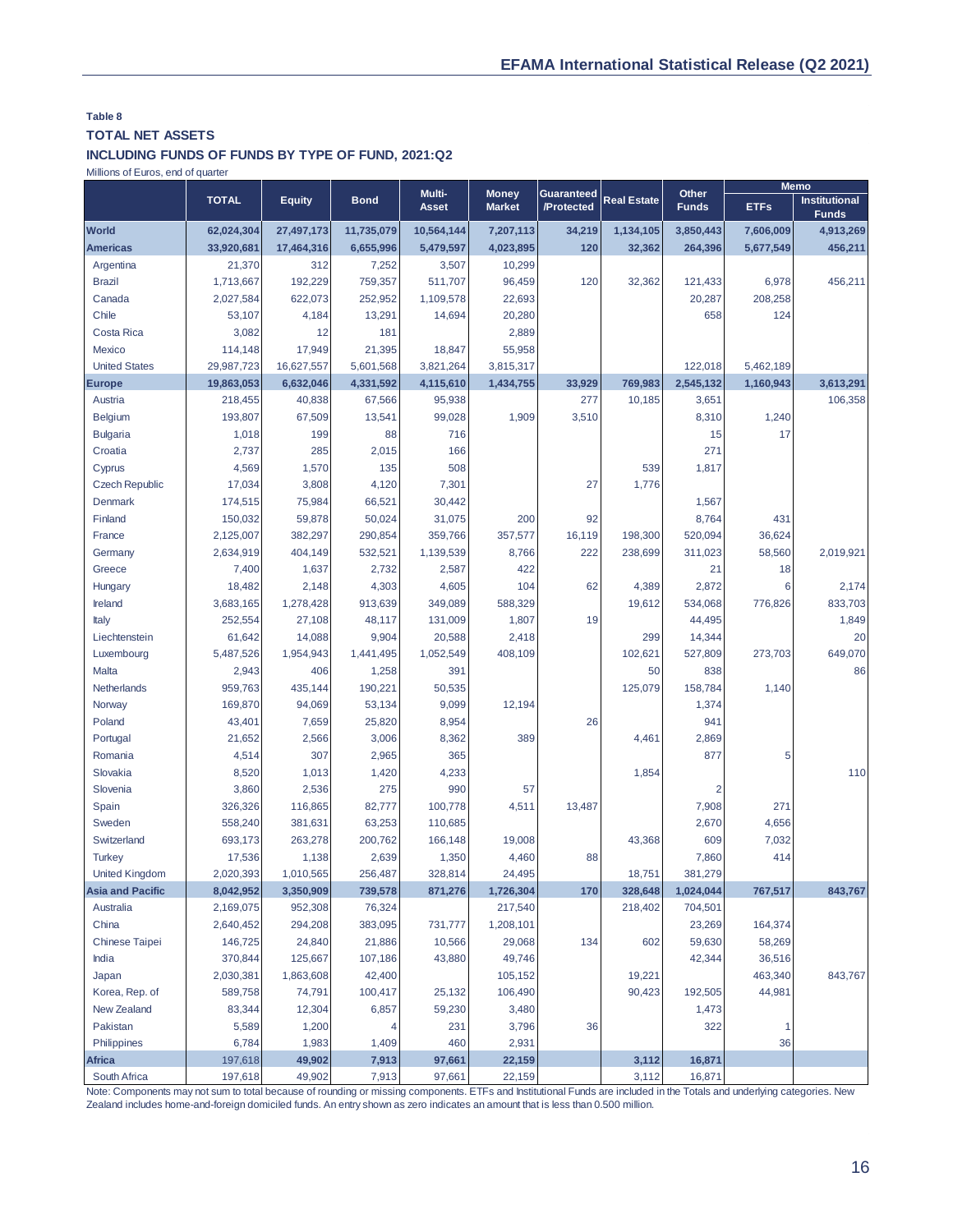## **TOTAL NET SALES**

**INCLUDING FUNDS OF FUNDS BY TYPE OF FUND, 2021:Q2**

Millions of Euros, quarterly

|                         |              |               |                | Multi-   | <b>Money</b>  | Guaranteed | Real          | Other        |             | <b>Memo</b>                          |
|-------------------------|--------------|---------------|----------------|----------|---------------|------------|---------------|--------------|-------------|--------------------------------------|
|                         | <b>TOTAL</b> | <b>Equity</b> | <b>Bond</b>    | Asset    | <b>Market</b> | /Protected | <b>Estate</b> | <b>Funds</b> | <b>ETFs</b> | <b>Institutional</b><br><b>Funds</b> |
| <b>World</b>            | 738,569      | 222,263       | 252,852        | 118,579  | 65,493        | $-1,841$   | 9,608         | 71,174       | 270,963     | 69,216                               |
| <b>Americas</b>         | 365,551      | 96,820        | 177,538        | 44,172   | 32,658        | $-22$      |               | 14,385       | 217,914     | 18,021                               |
| Argentina               | $-197$       | $-17$         | 161            | 39       | $-380$        |            |               |              |             |                                      |
| <b>Brazil</b>           | 24,830       | 1,813         | 5,986          | 8,094    | 2,447         | $-22$      |               | 6,513        | 44          | 18,021                               |
| Canada                  | 50,479       | 16,735        | 7,999          | 24,223   | $-2,156$      |            |               | 3,677        | 12,265      |                                      |
| Chile                   | $-1,022$     | 445           | $-2,520$       | 285      | 800           |            |               | $-32$        | $-25$       |                                      |
| Costa Rica              |              |               |                |          |               |            |               |              |             |                                      |
| Mexico                  | 1,182        | 553           | $-669$         | 806      | 492           |            |               |              |             |                                      |
| <b>United States</b>    | 290,279      | 77,291        | 166,581        | 10,725   | 31,455        |            |               | 4,227        | 205,630     |                                      |
| <b>Europe</b>           | 236,715      | 94,016        | 39,561         | 67,255   | $-14,239$     | $-1,819$   | 6,935         | 45,004       | 42,865      | 41,517                               |
| Austria                 | 5,549        | 914           | 678            | 3,622    |               | $-7$       | 192           | 150          |             | 3,252                                |
| <b>Belgium</b>          |              |               |                |          |               |            |               |              |             |                                      |
| <b>Bulgaria</b>         | 44           | $\mathbf{1}$  | $\overline{2}$ | 41       |               |            |               |              | $-1$        |                                      |
| Croatia                 | 113          | 18            | 42             | 18       |               |            |               | 34           |             |                                      |
| Cyprus                  | 358          | 5             | $\overline{1}$ | 310      |               |            | 17            | 25           |             |                                      |
| <b>Czech Republic</b>   | 419          | 60            | $-30$          | 329      |               |            | 60            |              |             |                                      |
| Denmark                 | 1,689        | 257           | 756            | 621      |               |            |               | 55           |             |                                      |
| Finland                 | 4,178        | 657           | 2,610          | 708      | -6            | 5          |               | 203          | 25          |                                      |
| France                  | $-20,700$    | $-1,400$      | $-400$         | 2,100    | $-20,100$     | $-900$     |               |              | $-84$       |                                      |
| Germany                 | 29,194       | 3,135         | $-598$         | 11,430   | $-143$        | 14         | 3,172         | 12,184       | 450         | 20,082                               |
| Greece                  | 511          | 76            | 192            | 206      | 37            |            |               |              |             |                                      |
| Hungary                 | 219          | 69            | $-82$          | 276      | $-3$          |            | $-45$         | 4            |             | 103                                  |
| Ireland                 | 82,841       | 32,587        | 27,877         | 6,376    | 4,082         |            | 344           | 11,575       | 34,567      | 9,975                                |
| Italy                   | 2,066        | 370           | $-149$         | 5,374    | $-182$        | $-1$       |               | $-3,345$     |             | $-24$                                |
| Liechtenstein           | 1,344        | 46            | 104            | 409      | $-112$        |            | 3             | 895          |             | 20                                   |
| Luxembourg              | 100,578      | 47,104        | 6,074          | 22,321   | 1,382         |            | 4,286         | 19,411       | 7,941       | 8,104                                |
| Malta                   | 1            | $-13$         | $\overline{4}$ | 5        |               |            |               | 5            |             | $-1$                                 |
| Netherlands             | $-16,680$    | $-15,583$     | $-4,469$       | 1,088    |               |            | 699           | 1,585        | 135         |                                      |
| Norway                  | 3,321        | 2,113         | 717            | 228      | 166           |            |               | 98           |             |                                      |
| Poland                  | 1,045        | 531           | $-336$         | 676      |               |            |               | 174          |             |                                      |
| Portugal                | 1,025        | 187           | 13             | 760      | $-30$         |            |               | 95           |             |                                      |
| Romania                 | 180          | 42            | 57             | 46       |               |            |               | 35           | 1           |                                      |
| Slovakia                | 267          | 90            | $-37$          | 144      |               |            | 70            |              |             | 6                                    |
| Slovenia                | 99           | 64            | 3              | 29       | 3             |            |               |              |             |                                      |
| Spain                   | 7,371        | 4,634         | 273            | 3,017    | $-237$        | $-871$     |               | 555          |             |                                      |
| Sweden                  | 4,584        | 2,773         | 957            | 889      |               |            |               | $-34$        | $-151$      |                                      |
| Switzerland             | 12,207       | 8,655         | 2,323          | 1,068    | 269           |            | $-104$        | $-4$         | 5           |                                      |
| <b>Turkey</b>           | 1,312        | -4            | 112            | $-14$    | 447           | $-59$      |               | 830          | $-23$       |                                      |
| <b>United Kingdom</b>   | 13,580       | 6,628         | 2,867          | 5,178    | 188           |            | $-1,759$      | 474          |             |                                      |
| <b>Asia and Pacific</b> | 137,146      | 30,451        | 35,518         | 6,536    | 49,529        |            | 2,668         | 12,005       | 10,184      | 9,678                                |
| Australia               |              |               |                |          |               |            |               |              |             |                                      |
| China                   | 73,926       | $-2,671$      | 23,922         | $-1,081$ | 53,059        |            |               | 697          | $-1,918$    |                                      |
| <b>Chinese Taipei</b>   | 2,756        | 297           | 378            | 507      | $-3,437$      | $-7$       | 56            | 4,962        | 4,848       |                                      |
| India                   | 14,293       | 2,193         | 5,753          | 3,059    | 986           |            |               | 1,863        | 1,378       |                                      |
| Japan                   | 29,138       | 31,191        | 601            |          | $-2,757$      |            | 102           |              | 5,815       | 9,678                                |
| Korea, Rep. of          | 15,707       | $-493$        | 4,845          | 2,841    | 1,491         |            | 2,510         | 4,514        | 59          |                                      |
| <b>New Zealand</b>      | 904          | $-103$        | 28             | 1,214    | $-180$        |            |               | $-55$        |             |                                      |
| Pakistan                | 204          | 6             |                | -1       | 167           | 7          |               | 24           |             |                                      |
| Philippines             | 218          | 31            | $-9$           | $-3$     | 200           |            |               |              | 2           |                                      |
| <b>Africa</b>           | $-843$       | 976           | 235            | 616      | $-2,455$      |            | 5             | $-220$       |             |                                      |
| South Africa            | $-843$       | 976           | 235            | 616      | $-2,455$      |            | 5             | $-220$       |             |                                      |

Note: Components may not sum to total because of rounding or missing components. ETFs and Institutional Funds are included in the Totals and underlying categories. New Zealand includes home-and-foreign domiciled funds.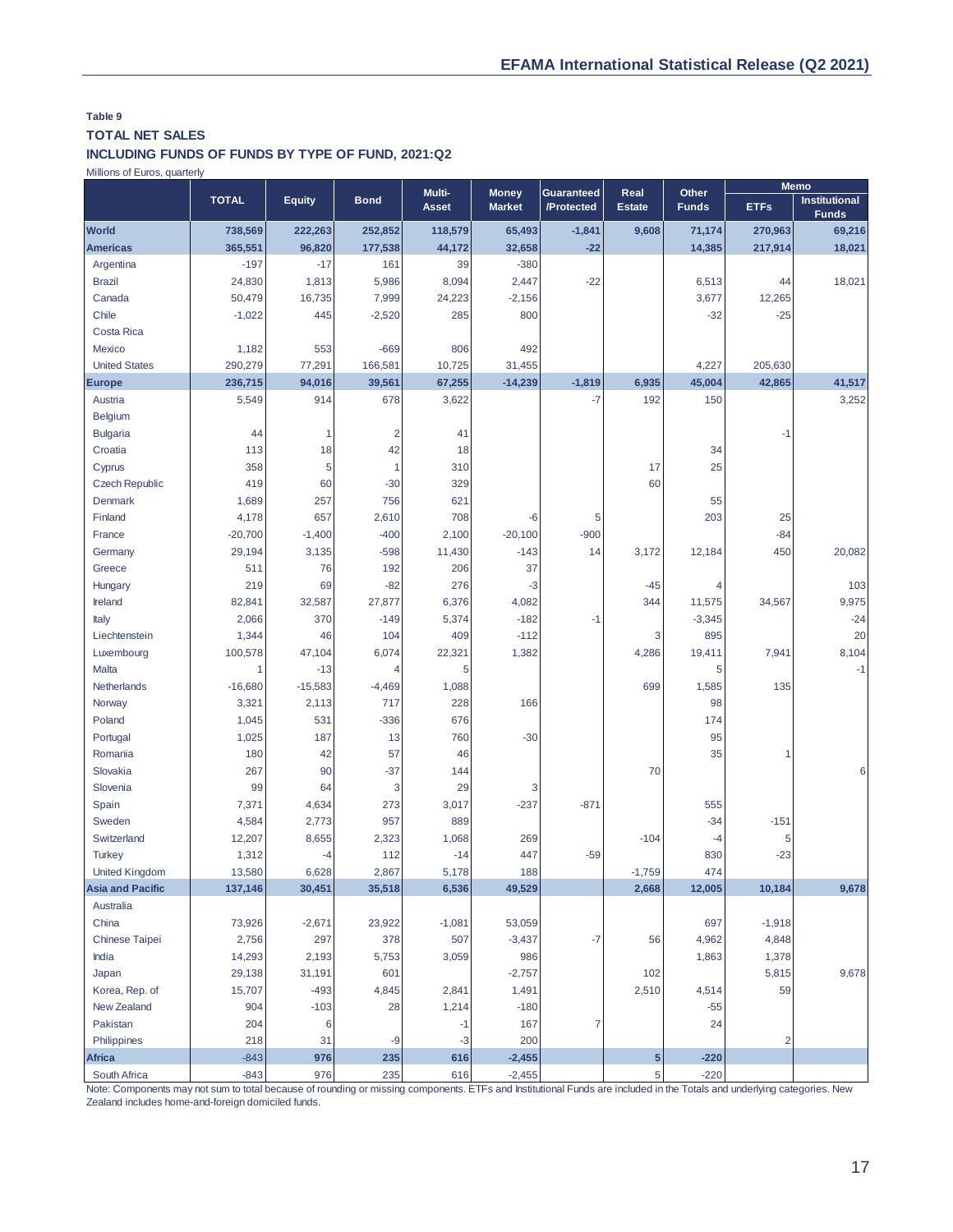## **Table 10 NUMBER OF FUNDS**

**INCLUDING FUNDS OF FUNDS BY TYPE OF FUND, 2021:Q2**

End of quarter

|                         |              |                |             | Multi-       | <b>Money</b>   | Guaranteed     |                    | Other        |                | <b>Memo</b>                          |  |
|-------------------------|--------------|----------------|-------------|--------------|----------------|----------------|--------------------|--------------|----------------|--------------------------------------|--|
|                         | <b>TOTAL</b> | <b>Equity</b>  | <b>Bond</b> | <b>Asset</b> | <b>Market</b>  | /Protected     | <b>Real Estate</b> | <b>Funds</b> | <b>ETFs</b>    | <b>Institutional</b><br><b>Funds</b> |  |
| <b>World</b>            | 144,410      | 46,285         | 23,638      | 42,398       | 2,405          | 603            | 4,980              | 24,065       | 6,730          | 24,941                               |  |
| <b>Americas</b>         | 43,919       | 12,997         | 7,854       | 18,499       | 972            | 13             | 602                | 2,982        | 3,322          | 5,218                                |  |
| Argentina               | 597          | 59             | 318         | 177          | 43             |                |                    |              |                |                                      |  |
| <b>Brazil</b>           | 24,270       | 3,646          | 3,400       | 13,883       | 122            | 13             | 602                | 2,604        | 37             | 5,218                                |  |
| Canada                  | 4,199        | 2,158          | 746         | 982          | 96             |                |                    | 217          | 910            |                                      |  |
| Chile                   | 2,904        | 590            | 628         | 1,343        | 265            |                |                    | 78           | 3              |                                      |  |
| Costa Rica              | 63           | $\overline{2}$ | 21          |              | 40             |                |                    |              |                |                                      |  |
| Mexico                  | 609          | 194            | 186         | 139          | 90             |                |                    |              |                |                                      |  |
| <b>United States</b>    | 11,277       | 6,348          | 2,555       | 1,975        | 316            |                |                    | 83           | 2,372          |                                      |  |
| <b>Europe</b>           | 60,392       | 16,277         | 10,729      | 16,860       | 649            | 570            | 2,031              | 13,276       | 1,887          | 11,793                               |  |
| Austria                 | 1,957        | 332            | 472         | 1,072        |                | 20             | 13                 | 48           |                | 999                                  |  |
| <b>Belgium</b>          | 738          | 242            | 66          | 263          | 10             | 138            |                    | 19           | 8              |                                      |  |
| <b>Bulgaria</b>         | 121          | 43             | 8           | 65           |                |                |                    | 5            | 11             |                                      |  |
| Croatia                 | 93           | 22             | 34          | 8            |                |                |                    | 29           |                |                                      |  |
| Cyprus                  | 136          | 16             | 9           | 34           |                |                | 29                 | 48           |                |                                      |  |
| <b>Czech Republic</b>   | 178          | 42             | 44          | 77           |                | 4              | 11                 |              |                |                                      |  |
| Denmark                 | 752          | 353            | 244         | 150          |                |                |                    | 5            |                |                                      |  |
| Finland                 | 492          | 224            | 120         | 108          | 1              | 1              |                    | 38           | 1              |                                      |  |
| France                  | 10,766       | 1,703          | 1,037       | 3,057        | 108            | 206            | 558                | 4,097        | 89             |                                      |  |
| Germany                 | 7,171        | 1,233          | 1,084       | 3,551        | 17             | 1              | 573                | 712          | 121            | 4,263                                |  |
| Greece                  | 222          | 83             | 76          | 53           | 9              |                |                    | 1            | 1              |                                      |  |
| Hungary                 | 446          | 113            | 74          | 107          | 4              | 4              | 10                 | 134          | 1              | 83                                   |  |
| Ireland                 | 8,244        | 2,791          | 1,542       | 1,330        | 115            |                | 317                | 2,149        | 1,095          | 3,032                                |  |
| Italy                   | 1,164        | 109            | 210         | 593          | 3              | 1              |                    | 248          |                | 15                                   |  |
| Liechtenstein           | 2,093        | 419            | 333         | 249          | 34             |                | 11                 | 1,047        |                | 1                                    |  |
| Luxembourg              | 14,461       | 4,053          | 3,210       | 3,543        | 219            |                | 322                | 3,114        | 481            | 3,387                                |  |
| Malta                   | 125          | 30             | 22          | 18           |                |                | $\overline{2}$     | 53           |                | 10                                   |  |
| Netherlands             | 899          | 338            | 202         | 117          |                |                | 95                 | 147          | 14             |                                      |  |
| Norway                  | 836          | 477            | 187         | 84           | 49             |                |                    | 39           |                |                                      |  |
| Poland                  | 689          | 194            | 178         | 275          |                | 3              |                    | 39           |                |                                      |  |
| Portugal                | 176          | 34             | 26          | 77           | 3              |                | 18                 | 18           |                |                                      |  |
| Romania                 | 82           | 20             | 20          | 27           |                |                |                    | 15           | 1              |                                      |  |
| Slovakia                | 96           | 11             | 21          | 52           |                |                | 12                 |              |                | 3                                    |  |
| Slovenia                | 82           | 57             | 8           | 14           | $\overline{2}$ |                |                    | 1            |                |                                      |  |
| Spain                   | 2,713        | 1,125          | 683         | 607          | 9              | 177            |                    | 112          | $\overline{2}$ |                                      |  |
| Sweden                  | 652          | 362            | 109         | 163          |                |                |                    | 18           | 14             |                                      |  |
| Switzerland             | 989          | 454            | 255         | 229          | 18             |                | 32                 | 1            | 18             |                                      |  |
| <b>Turkey</b>           | 675          | 66             | 71          | 79           | 32             | 15             |                    | 412          | 30             |                                      |  |
| <b>United Kingdom</b>   | 3,344        | 1,331          | 384         | 858          | 16             |                | 28                 | 727          |                |                                      |  |
| <b>Asia and Pacific</b> | 37,947       | 16,528         | 4,973       | 5,653        | 731            | 20             | 2,269              | 7,737        | 1,521          | 7,930                                |  |
| Australia               |              |                |             |              |                |                |                    |              |                |                                      |  |
| China                   | 7,207        | 1,512          | 1,693       | 3,493        | 331            |                |                    | 178          | 514            |                                      |  |
| Chinese Taipei          | 987          | 337            | 232         | 118          | 47             | $\overline{7}$ | 14                 | 232          | 205            |                                      |  |
| India                   | 1,032        | 351            | 256         | 140          | 57             |                |                    | 192          | 108            |                                      |  |
| Japan                   | 13,821       | 12,263         | 1,505       |              | 12             |                | 41                 |              | 207            | 7,930                                |  |
| Korea, Rep. of          | 13,903       | 1,787          | 1,200       | 1,571        | 138            |                | 2,214              | 6,993        | 482            |                                      |  |
| New Zealand             | 637          | 200            | 67          | 282          | 43             |                |                    | 45           |                |                                      |  |
| Pakistan                | 295          | 55             | 1           | 32           | 97             | 13             |                    | 97           | 4              |                                      |  |
| Philippines             | 65           | 23             | 19          | 17           | $\,6\,$        |                |                    |              | 1              |                                      |  |
| <b>Africa</b>           | 2,152        | 483            | 82          | 1,386        | 53             |                | 78                 | 70           |                |                                      |  |
| South Africa            | 2,152        | 483            | 82          | 1,386        | 53             |                | 78                 | 70           |                |                                      |  |

Note: Components may not sum to total because of missing components. ETFs and Institutional Funds are included in the Totals and underlying categories. New Zealand includes home-and-foreign domiciled funds.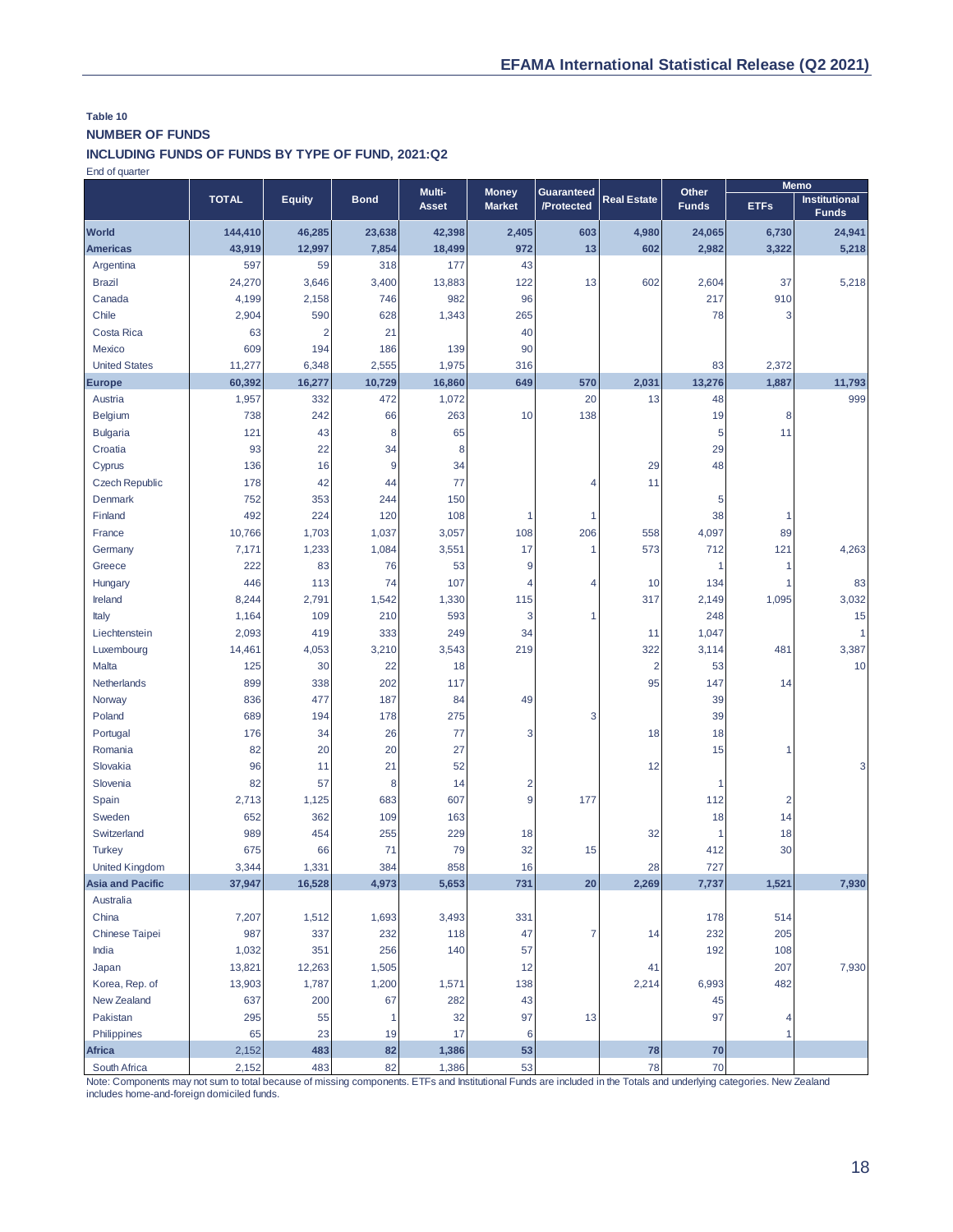## **TOTAL NET ASSETS INCLUDING FUNDS OF FUNDS**

Millions of Euros

|                         |                | 2020           |                | 2021       |                |                |  |
|-------------------------|----------------|----------------|----------------|------------|----------------|----------------|--|
|                         | Q <sub>1</sub> | Q <sub>2</sub> | Q <sub>3</sub> | Q4         | Q <sub>1</sub> | Q <sub>2</sub> |  |
| <b>World</b>            | 47,040,894     | 51,667,428     | 52,187,065     | 55,210,889 | 59,223,128     | 62,024,304     |  |
| <b>Americas</b>         | 25,514,318     | 28,329,044     | 28,289,485     | 29,634,270 | 32,274,157     | 33,920,681     |  |
| Argentina               | 14,003         | 17,255         | 19,290         | 18,391     | 20,720         | 21,370         |  |
| <b>Brazil</b>           | 1,435,589      | 1,386,228      | 1,363,922      | 1,461,056  | 1,455,445      | 1,713,667      |  |
| Canada                  | 1,410,176      | 1,582,708      | 1,611,521      | 1,725,632  | 1,908,531      | 2,027,584      |  |
| Chile                   | 41,887         | 46,847         | 47,948         | 58,275     | 56,496         | 53,107         |  |
| Costa Rica              | 2,329          | 2,965          | 2,892          | 2,589      | 2,804          | 3,082          |  |
| Mexico                  | 95,914         | 100,443        | 101,181        | 105,281    | 110,411        | 114,148        |  |
| <b>United States</b>    | 22,514,420     | 25,192,598     | 25,142,731     | 26,263,046 | 28,719,750     | 29,987,723     |  |
| <b>Europe</b>           | 15,187,279     | 16,591,367     | 17,049,855     | 18,202,032 | 19,017,978     | 19,863,053     |  |
| Austria                 | 173,345        | 186,274        | 191,707        | 201,490    | 208,053        | 218,455        |  |
| <b>Belgium</b>          | 142,712        | 148,702        | 158,057        | 170,279    | 184,539        | 193,807        |  |
| <b>Bulgaria</b>         | 756            | 794            | 797            | 839        | 940            | 1,018          |  |
| Croatia                 | 2,052          | 2,186          | 2,285          | 2,412      | 2,551          | 2,737          |  |
| Cyprus                  | 2,766          | 3,069          | 2,995          | 3,400      | 3,962          | 4,569          |  |
| <b>Czech Republic</b>   | 13,165         | 13,569         | 13,978         | 15,234     | 15,748         | 17,034         |  |
| Denmark                 | 127,845        | 142,308        | 146,710        | 157,820    | 164,701        | 174,515        |  |
| Finland                 | 106,461        | 117,213        | 122,305        | 132,390    | 140,500        | 150,032        |  |
| France                  | 1,800,973      | 1,893,798      | 1,973,680      | 2,066,996  | 2,088,639      | 2,125,007      |  |
| Germany                 | 2,178,452      | 2,320,996      | 2,379,603      | 2,498,147  | 2,552,259      | 2,634,919      |  |
| Greece                  | 4.912          | 5,417          | 5,567          | 6,237      | 6,718          | 7,400          |  |
| Hungary                 | 14,621         | 15,343         | 15,576         | 16,766     | 17,246         | 18,482         |  |
| Ireland                 | 2,721,905      | 3,024,502      | 3,077,397      | 3,324,194  | 3,504,827      | 3,683,165      |  |
| Italy                   | 222,189        | 234,534        | 234,811        | 242,991    | 246,510        | 252,554        |  |
| Liechtenstein           | 50,332         | 51,836         | 51,832         | 55,021     | 57,569         | 61,642         |  |
| Luxembourg              | 4,149,916      | 4,585,196      | 4,696,186      | 4,973,780  | 5,248,971      | 5,487,526      |  |
| Malta                   | 2,886          | 2,997          | 3,020          | 2,735      | 2,909          | 2,943          |  |
| Netherlands             | 730,481        | 799,560        | 820,411        | 904,572    | 927,613        | 959,763        |  |
| Norway                  | 101,527        | 119,938        | 125,503        | 142,623    | 159,789        | 169,870        |  |
| Poland                  | 29,422         | 32,299         | 34,172         | 37,292     | 39,615         | 43,401         |  |
| Portugal                | 15,976         | 16,660         | 17,383         | 19,120     | 20,295         | 21,652         |  |
| Romania                 | 3,772          | 3,775          | 3.808          | 4,026      | 4,310          | 4,514          |  |
| Slovakia                | 6,872          | 7,282          | 7,491          | 7,833      | 8,123          | 8,520          |  |
| Slovenia                | 2,546          | 2,872          | 2,971          | 3,228      | 3,598          | 3,860          |  |
| Spain                   | 270,284        | 285,220        | 288,379        | 301,578    | 315,571        | 326,326        |  |
| Sweden                  | 336,710        | 400,480        | 428,492        | 479,915    | 514,700        | 558,240        |  |
| Switzerland             | 548,082        | 593,255        | 605,439        | 632,385    | 637,475        | 693,173        |  |
| <b>Turkey</b>           | 15,153         | 19,160         | 15,065         | 14,423     | 16,066         | 17,536         |  |
| <b>United Kingdom</b>   | 1,411,166      | 1,562,132      | 1,624,235      | 1,784,306  | 1,924,181      | 2,020,393      |  |
| <b>Asia and Pacific</b> | 6,204,787      | 6,595,492      | 6,694,939      | 7,199,094  | 7,739,130      | 8,042,952      |  |
| Australia               | 1,654,641      | 1,871,001      | 1,863,959      | 2,001,120  | 2,127,922      | 2,169,075      |  |
| China                   | 1,922,785      | 1,898,532      | 1,945,753      | 2,163,744  | 2,469,425      | 2,640,452      |  |
| <b>Chinese Taipei</b>   | 112,911        | 125,738        | 128,844        | 131,206    | 139,200        | 146,725        |  |
| India                   | 247,694        | 282,052        | 292,903        | 328,727    | 349,568        | 370,844        |  |
| Japan                   | 1,717,258      | 1,832,427      | 1,871,725      | 1,950,019  | 2,003,574      | 2,030,381      |  |
| Korea, Rep. of          | 484,229        | 508,554        | 513,034        | 536,905    | 557,409        | 589,758        |  |
| New Zealand             | 56,974         | 67,893         | 68,757         | 76,449     | 80,032         | 83,344         |  |
| Pakistan                | 3,643          | 4,072          | 4,495          | 4,815      | 5,488          | 5,589          |  |
| Philippines             | 4,652          | 5,223          | 5,469          | 6,109      | 6,512          | 6,784          |  |
| <b>Africa</b>           | 134,510        | 151,525        | 152,786        | 175,493    | 191,863        | 197,618        |  |
| South Africa            | 134,510        | 151,525        | 152,786        | 175,493    | 191,863        | 197,618        |  |

Note: New Zealand includes home-and-foreign domiciled funds. ETFs and Institutional funds are included in the totals. An entry shown as zero is less than .500 million.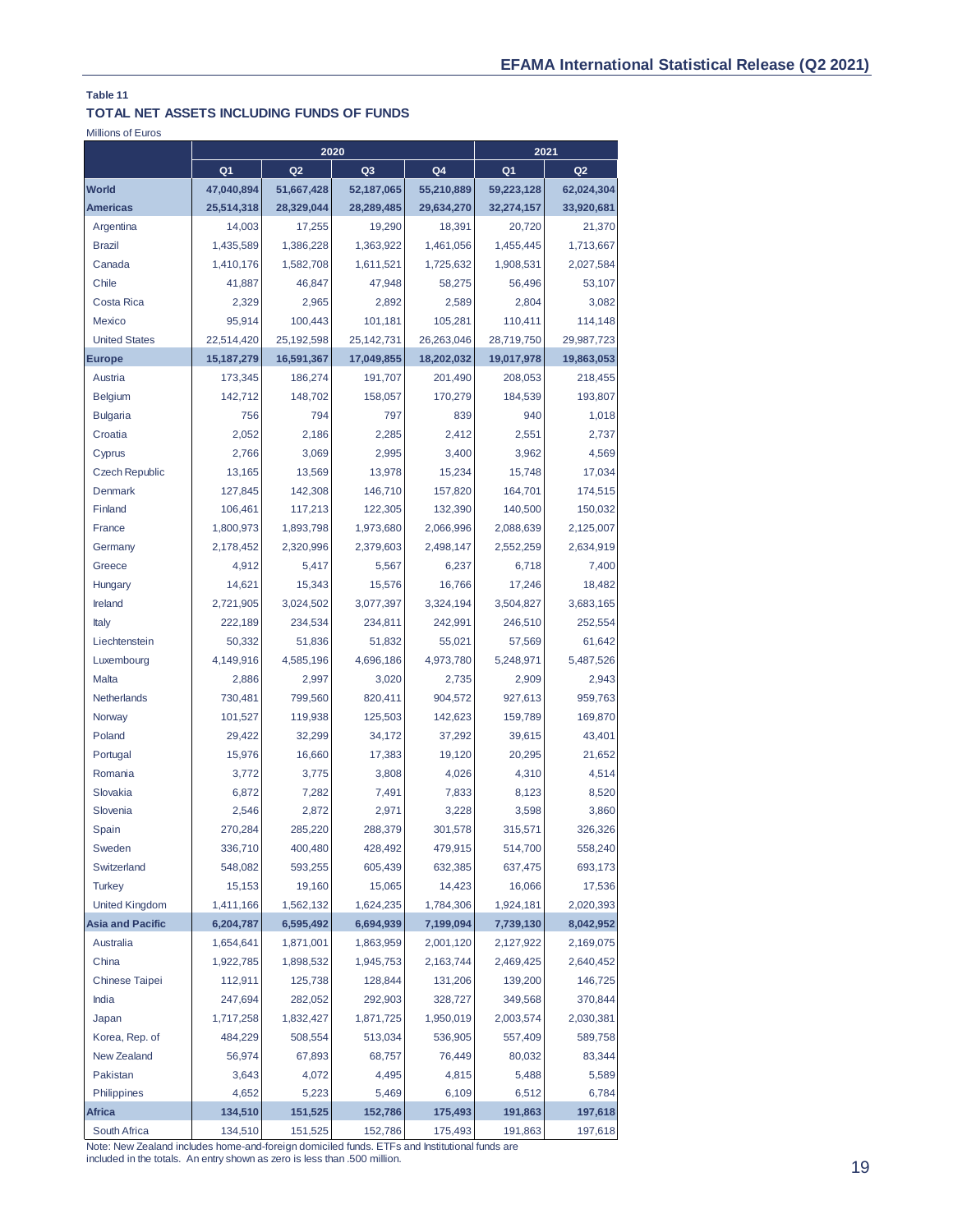## **TOTAL NET SALES INCLUDING FUNDS OF FUNDS**

Millions of Euros

|                         | 2020                |                |                 |                    | 2021             |                  |  |
|-------------------------|---------------------|----------------|-----------------|--------------------|------------------|------------------|--|
|                         | Q <sub>1</sub>      | Q <sub>2</sub> | Q <sub>3</sub>  | Q4                 | Q <sub>1</sub>   | Q <sub>2</sub>   |  |
| <b>World</b>            | 617,277             | 828,432        | 243,631         | 659,597            | 1,025,909        | 738,569          |  |
| <b>Americas</b>         | 440,208             | 435,403        | $-50,553$       | 176,916            | 522,621          | 365,551          |  |
| Argentina               | 1,606               | 4,712          | 6,300           | 524                | 1,943            | $-197$           |  |
| <b>Brazil</b>           | 3,849               | $-4,738$       | 30,380          | $-6,072$           | 13,471           | 24,830           |  |
| Canada                  | 14,403              | 15,501         | 18,008          | 48,220             | 59,467           | 50,479           |  |
| Chile                   | $-5,141$            | 4,443          | 1,218           | 361                | 2,325            | $-1,022$         |  |
| Costa Rica              |                     |                |                 |                    |                  |                  |  |
| Mexico                  | 1,553               | 1,272          | 601             | $-2,764$           | 590              | 1,182            |  |
| <b>United States</b>    | 423,938             | 414,213        | $-107,060$      | 136,647            | 444,825          | 290,279          |  |
| <b>Europe</b>           | $-121,713$          | 288,933        | 197,035         | 286,236            | 198,201          | 236,715          |  |
| Austria                 | $-2,200$            | 2,911          | 2,380           | 3,032              | 3,211            | 5,549            |  |
| <b>Belgium</b>          |                     |                |                 |                    |                  |                  |  |
| <b>Bulgaria</b>         | $-14$               | 5              | 6               | 27                 | 64               | 44               |  |
| Croatia                 | $-824$              | 9              | 65              | 93                 | 138              | 113              |  |
| Cyprus                  | 29                  | 65             | $-39$           | 76                 | 465              | 358              |  |
| <b>Czech Republic</b>   | 225                 | 30             | 115             | 164                | 194              | 419              |  |
| Denmark                 | 5,176               | 2,095          | 1,140           | 1,896              | 3,626            | 1,689            |  |
| Finland                 | $-1,064$            | 614            | 1,335           | 1,947              | 2,689            | 4,178            |  |
| France                  | $-5,900$            | 5,600          | 49,400          | 22,300             | $-18,600$        | $-20,700$        |  |
| Germany                 | 30,026              | 9,072          | 19,340          | 45.544             | 36.807           | 29,194           |  |
| Greece                  | $-254$              | 116            | 97              | 156                | 344              | 511              |  |
| Hungary                 | $-415$              | 109            | 483             | 455                | 311              | 219              |  |
| <b>Ireland</b>          | $-40,655$           | 124,854        | 35,948          | 115,132            | 40,512           | 82,841           |  |
| <b>Italy</b>            | $-2,341$            | $-406$         | $-2,019$        | $-477$             | $-421$           | 2,066            |  |
| Liechtenstein           | 1,669               | $-1,029$       | $-65$           | 733                | 610              | 1,344            |  |
| Luxembourg              | $-76,795$           | 115,791        | 52,033          | 58,592             | 112,204          | 100,578          |  |
| Malta                   | $-28$               | $-30$          | -9              | $-4$               | 43               | 1                |  |
| <b>Netherlands</b>      | $-9,889$            | 6,645          | 22,924          | 5,495              | $-20,506$        | $-16,680$        |  |
| Norway                  | $-4,116$            | 3,401          | 2,733           | 2,819              | 6,327            | 3,321            |  |
| Poland                  | $-4,246$            | 573            | 2,154           | 1,945              | 2,780            | 1,045            |  |
| Portugal                | $-57$               | 41             | 519             | 969                | 948              | 1,025            |  |
| Romania                 | $-817$              | $-37$          | $-16$           | 178                | 233              | 180              |  |
| Slovakia                | $-32$               | 108            | 87              | 112                | 169              | 267              |  |
| Slovenia                | 27                  | 21             | 46              | 54                 | 154              | 99               |  |
| Spain                   | $-2,262$            | 512            | 935             | 1,978              | 6,854            | 7,371            |  |
| Sweden                  | $-5,608$            | 2,889          | 2,653           | 6,888              | 4,690            | 4,584            |  |
| Switzerland             | 4,279               | 3,803          | 3,718           | 7,503              | 4,106            | 12,207           |  |
| <b>Turkey</b>           | 676                 | 3,104          | $-2,281$        | $-1,435$           | 1,863            | 1,312            |  |
| <b>United Kingdom</b>   | $-6,303$            | 8,067          | 3,353           | 10,064             | 8,386            | 13,580           |  |
| <b>Asia and Pacific</b> | 297,445             | 99,846         | 94,165          | 193,757            | 303,852          | 137,146          |  |
| Australia               |                     |                |                 |                    |                  |                  |  |
| China                   | 274,814             | 23,957         | 43,643          | 156,025            | 247,449          | 73,926           |  |
| Chinese Taipei<br>India | $-989$<br>$-11,538$ | 5,205          | 4,050<br>4,099  | $-1,066$           | 4,648            | 2,756            |  |
|                         |                     | 17,208         |                 | 15,645             | $-6,223$         | 14,293           |  |
| Japan<br>Korea, Rep. of | 23,684<br>10,546    | 40,209         | 38,386<br>1,987 | 28,381<br>$-7,244$ | 38,640<br>18,142 | 29,138<br>15,707 |  |
|                         | 391                 | 11,316         |                 |                    | 733              |                  |  |
| New Zealand<br>Pakistan | 306                 | 1,272<br>467   | 1,443<br>277    | 1,347<br>340       | 132              | 904<br>204       |  |
| Philippines             | 231                 | 212            | 280             | 329                | 331              | 218              |  |
| Africa                  | 1,337               | 4,250          | 2,984           | 2,688              | 1,235            | $-843$           |  |
| South Africa            | 1,337               | 4,250          | 2,984           | 2,688              | 1,235            | $-843$           |  |

Note: New Zealand includes home-and-foreign domiciled funds. ETFs and Institutional funds are included in the totals.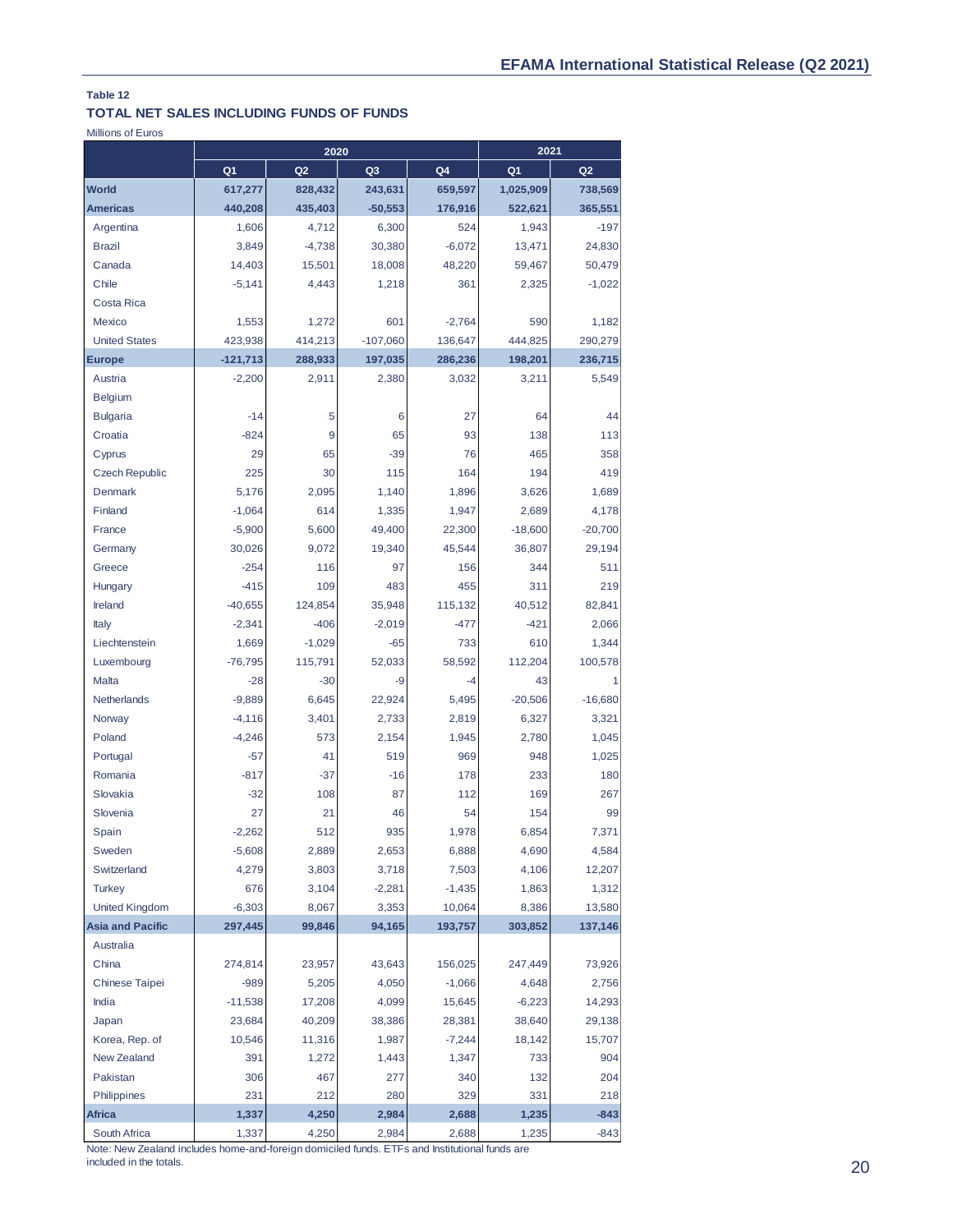| NUMBER OF FUNDS INCLUDING FUNDS OF FUNDS |                   |                        |                |               |                  |                  |
|------------------------------------------|-------------------|------------------------|----------------|---------------|------------------|------------------|
|                                          |                   | 2020<br>Q <sub>2</sub> |                |               |                  | 2021             |
|                                          | Q <sub>1</sub>    |                        | Q3             | Q4            | Q <sub>1</sub>   | Q2               |
| <b>World</b><br><b>Americas</b>          | 137,718<br>39,811 | 138,716                | 140,019        | 141,504       | 142,585          | 144,410          |
| Argentina                                | 580               | 40,372<br>586          | 40,884<br>593  | 42,041<br>581 | 42,639<br>600    | 43,919<br>597    |
| <b>Brazil</b>                            |                   |                        |                |               |                  |                  |
| Canada                                   | 19,955            | 20,571                 | 21,265         | 22,433        | 23,059           | 24,270           |
| Chile                                    | 4,328             | 4,400                  | 4,311<br>2,809 | 4,312         | 4,176            | 4,199            |
| Costa Rica                               | 2,814<br>63       | 2,819<br>60            | 60             | 2,819<br>60   | 2,881<br>61      | 2,904<br>63      |
| Mexico                                   | 611               | 600                    | 599            | 605           | 607              | 609              |
| <b>United States</b>                     | 11,460            |                        | 11,247         | 11,231        |                  |                  |
|                                          | 59,243            | 11,336<br>59,207       | 59,489         | 59,834        | 11,255<br>60,109 | 11,277<br>60,392 |
| <b>Europe</b><br>Austria                 |                   |                        |                |               |                  |                  |
|                                          | 1,950             | 1,958                  | 1,964          | 1,958         | 1,946            | 1,957            |
| <b>Belgium</b>                           | 783               | 757                    | 771            | 771           | 738              | 738              |
| <b>Bulgaria</b>                          | 122               | 119                    | 119            | 119           | 120<br>91        | 121<br>93        |
| Croatia                                  | 100               | 100                    | 102            | 96            |                  |                  |
| Cyprus<br><b>Czech Republic</b>          | 94<br>174         | 102<br>173             | 117<br>173     | 126<br>177    | 131<br>178       | 136<br>178       |
| <b>Denmark</b>                           | 730               | 737                    | 747            | 749           | 743              | 752              |
| Finland                                  | 480               | 486                    | 491            | 494           | 489              | 492              |
| France                                   | 10,637            | 10,682                 | 10,702         | 10,802        | 10,735           | 10,766           |
|                                          | 6,752             | 6,816                  | 6,903          | 7,006         | 7,072            | 7,171            |
| Germany                                  | 216               | 220                    | 219            | 221           | 221              | 222              |
| Greece                                   | 441               | 438                    | 438            | 433           | 446              | 446              |
| Hungary<br>Ireland                       | 7,662             | 7,742                  | 7,792          | 7,948         | 8,057            | 8,244            |
| <b>Italy</b>                             | 1,215             | 1,176                  | 1,191          | 1,179         | 1,194            | 1,164            |
| Liechtenstein                            | 1,884             | 1,885                  | 1,927          | 1,920         | 2,022            | 2,093            |
| Luxembourg                               | 14,770            | 14,712                 | 14,639         | 14,590        | 14,548           | 14,461           |
| <b>Malta</b>                             | 126               | 124                    | 124            | 125           | 122              | 125              |
| Netherlands                              | 956               | 944                    | 962            | 967           | 936              | 899              |
| Norway                                   | 1,047             | 836                    | 836            | 836           | 836              | 836              |
| Poland                                   | 670               | 676                    | 674            | 679           | 690              | 689              |
| Portugal                                 | 174               | 174                    | 176            | 172           | 177              | 176              |
| Romania                                  | 81                | 83                     | 84             | 81            | 81               | 82               |
| Slovakia                                 | 95                | 94                     | 95             | 90            | 91               | 96               |
| Slovenia                                 | 100               | 103                    | 82             | 82            | 82               | 82               |
| Spain                                    | 2,654             | 2,661                  | 2,638          | 2,657         | 2,693            | 2,713            |
| Sweden                                   | 593               | 640                    | 642            | 639           | 642              | 652              |
| Switzerland                              | 959               | 951                    | 956            | 972           | 986              | 989              |
| <b>Turkey</b>                            | 461               | 515                    | 548            | 566           | 629              | 675              |
| <b>United Kingdom</b>                    | 3,317             | 3,303                  | 3,377          | 3,379         | 3,413            | 3,344            |
| <b>Asia and Pacific</b>                  | 36,597            | 37,069                 | 37,558         | 37,497        | 37,727           | 37,947           |
| Australia                                |                   |                        |                |               |                  |                  |
| China                                    | 5,902             | 6,222                  | 6,538          | 6,770         | 7,143            | 7,207            |
| Chinese Taipei                           | 988               | 972                    | 985            | 980           | 990              | 987              |
| India                                    | 967               | 970                    | 981            | 1,005         | 1,018            | 1,032            |
| Japan                                    | 12,990            | 13,041                 | 13,213         | 13,429        | 13,604           | 13,821           |
| Korea, Rep. of                           | 14,791            | 14,844                 | 14,855         | 14,342        | 13,943           | 13,903           |
| New Zealand                              | 600               | 660                    | 621            | 608           | 667              | 637              |
| Pakistan                                 | 296               | 296                    | 300            | 298           | 297              | 295              |
| Philippines                              | 63                | 64                     | 65             | 65            | 65               | 65               |
| <b>Africa</b>                            | 2,067             | 2,068                  | 2,088          | 2,132         | 2,110            | 2,152            |

Note: New Zealand includes home-and-foreign domiciled funds. ETFs and Institutional funds are included in the totals.

South Africa 2,067 2,068 2,088 2,132 2,110 2,152

21